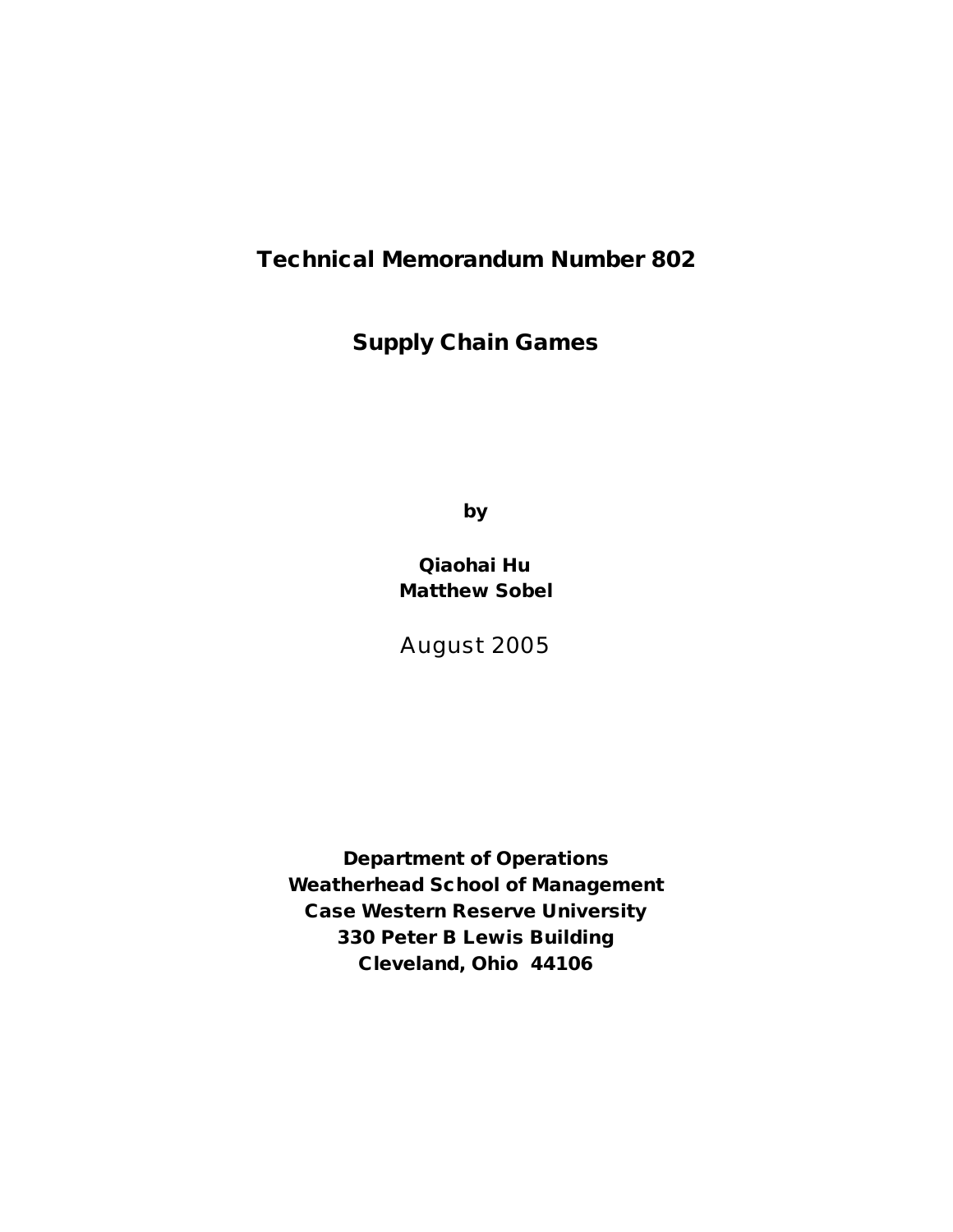## Submitted to Management Science manuscript MS08012005-001

# Supply Chain Games

Qiaohai (Joice) Hu

Department of Operations, Case Weatherhead School of Management, Qiaohai.Hu@case.edu,

Matthew J. Sobel

Department of Operations, Case Weatherhead School of Management, Matthew.Sobel@case.edu,

Many supply chains offer goods and services in time-based competition with other chains, but there are few normative results concerning competitive dynamics. We formulate and analyze normative models of competition between supply chains and among the firms comprising a supply chain. The assumptions are those for which an echelon base-stock policy is known to be optimal if the chain is a centrally managed monopolist (or perfect competitor). However, we show that generally there is no equilibrium point in echelon base-stock policies when supply chains compete with each other, whether centralized or not. In contrast, there is an equilibrium point in echelon base-stock policies when a monopolistic supply chain is decentralized.

Key words: supply chain; competition; decentralized; centralized; base-stock policy; equilibrium History: 1st Draft August 2002, Revision: July 2005

### 1. Introduction

The profitability of many firms depends on the competitive effectiveness of supply chains in which they are members. Glitches at a single supplier or a supplier's supplier affect the chain's overall ability to meet customer commitments. For example, Firestone tire distri-butors were hurt badly by the manufacturer's pricing policy following the Ford Explorer-Firestone tire adverse publicity a few years ago. However, their competitors, such as Goodyear, benefited from the mishap (White et al. (2001)).

Little is known about the operational dynamics of supply chain competitive behavior. In the economics of industrial organizations, an ample normative literature on competing supply chains has few operational details (Greenhut and Ohta (1979), Grossman and Hart (1986), and Ziss (1995)). In contrast, most of the normative results in the operations literature are based on either perfect competition or monopoly. This literature during the past decade seems to have focused on the effects of echelon base-stock policies. That is, orders are placed at each stage in the supply chain in order to raise echelon inventory to a target level. However, it seems to us that imperfect competition characterizes the interactions among most supply chains. In other words, little is known about the normative operational dynamics of supply chains in their arguably most prevalent environment. This study investigates the extent to which echelon base-stock policies are appropriate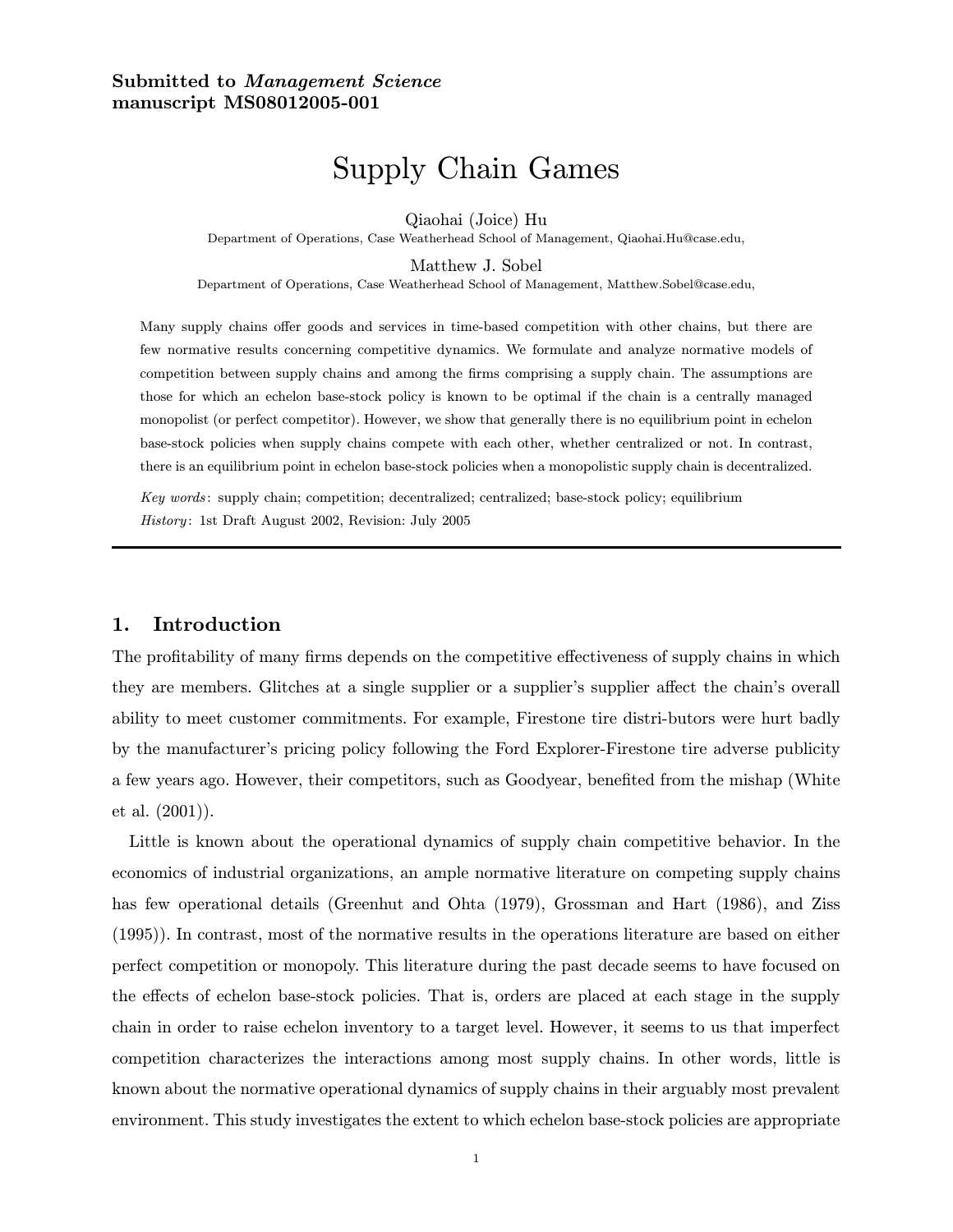for these environments.

The necessary attributes of a model of operational dynamics in supply chain competition include two (or more) supply chains, two (or more) echelons in each supply chain, and decisions made in numerous time periods. Several previous studies nearly meet these criteria. Boyaci and Gallego (2004) model competing two-echelon supply chains which attract Poisson demands that are proportional to their service rates. We say that a supply chain is *coordinated* or *centralized* if it has, in effect, one decision maker. The authors analyze the static strategic game in which each player (supply chain) has two alternatives, namely to coordinate or to remain uncoordinated. The payoffs in the resulting bimatrix game stem from the subsequent interactions of the firms. Coordination turns out to be a dominant strategy for both supply chains, but the aggregated expected profits of the chains are smaller under the coordinated scenario than under the uncoordinated scenario. This paper differs from Boyaci and Gallego (2004) in two important ways. First, decisions are made every period, and second, the supply chains interact through product availability, i.e., each retailer's demand depends both on her own and the competing retailer's inventories. This inter-dependency of demand on inventory may be caused by a substitution effect or a demand stimulation effect of inventory. Netessine et al. (2005) review the literature in which customers substitute one product with another or switch from one retailer to another when their first-choice product or source is out of stock.

Several normative studies investigate interactions among the echelons in a single uncoordinated multi-echelon supply chain. These studies implicitly assume either monopoly or perfect competition, but they are relevant here due to their multiplicity of decision makers. Lee and Whang (1999) assume that the lower stage incurs backorder penalties, and the upper stage incurs holding costs. They design performance mechanisms to induce each member to choose a system-optimal basestock level. In a similar model, Porteus (2000) analyzes responsibility tokens as the coordination scheme. Chen (1999) designs an accounting scheme which induces each member to minimize its own cost without compromising the system-wide performance. Cachon and Zipkin (1999) consider a static strategic game in which the wholesaler and retailer each make once-and-for-all choices of a base-stock level policy. A pair of payoffs, the long-run average profits per period, is associated with each pair of choices. They show that the resulting bimatrix game has a unique equilibrium point that differs from the system-optimal solution. Hence, they develop a linear transfer scheme that coordinates the supply chain. In contrast to these references, the firms in this paper make decisions each period and they are not assumed ex ante to use base-stock policies.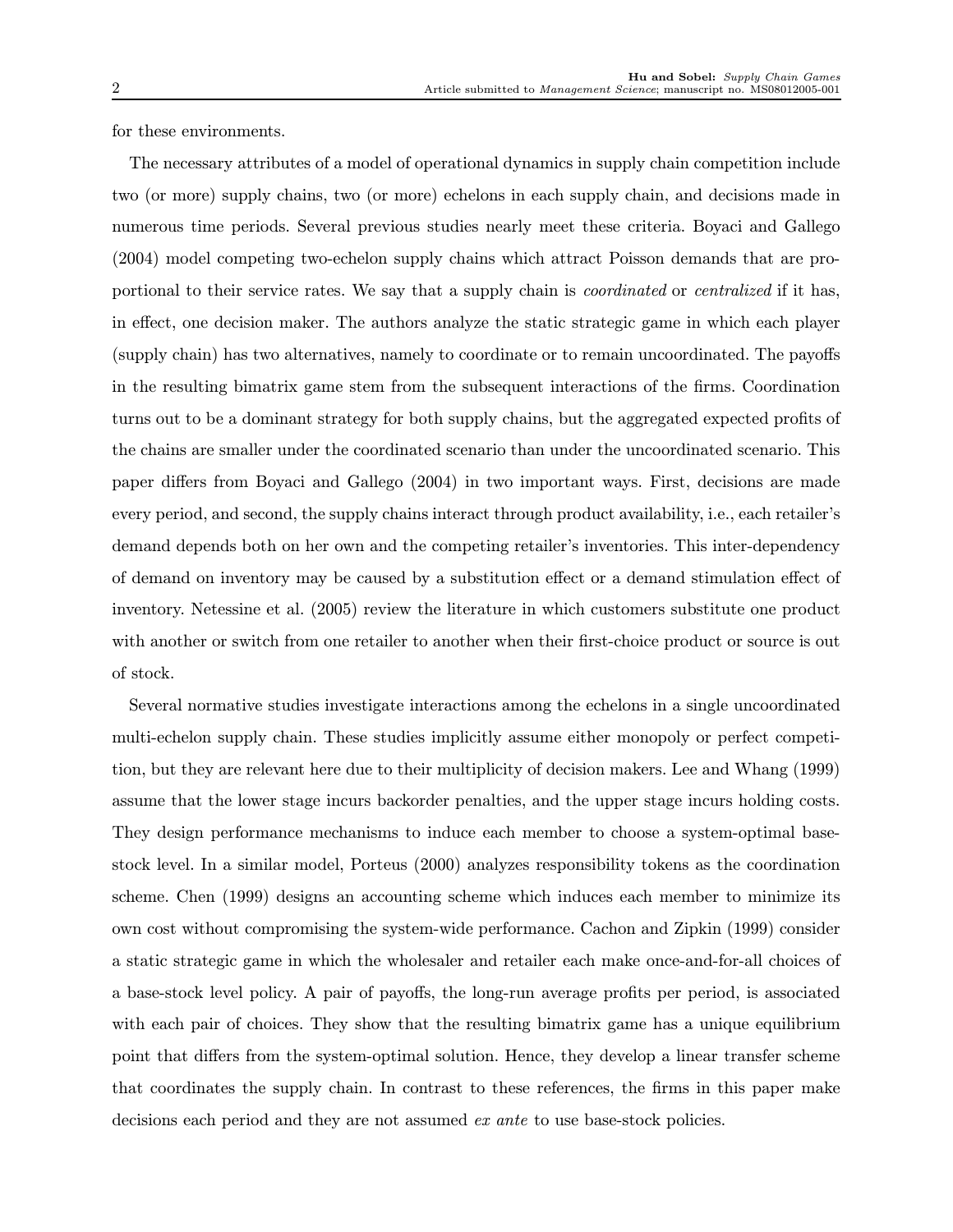There are several game theoretic analysis of supply chain "front ends," i.e., of models with only a single echelon (the "retailer"). Kirman and Sobel (1974) analyze a dynamic oligopoly model in which competing firms set prices and inventory levels each period. They characterize an equilibrium point when demand depends on prices but (unlike the present study) not on inventories. Netessine et al. (2005) analyze the same model except that demand depends on retailers' inventories but not on prices. They investigate the effects of different representations of customer backlogging behavior and the impacts of retailers' retention incentives on customers when stockouts occur. Bernstein and Federgruen (2004) model a dynamic inventory and pricing game for a distribution system with one wholesaler and two retailers engaged in price competition. They improve on Kirman and Sobel (1974) by obtaining sufficient conditions for the existence of a unique unrandomized equilibrium point.

The next section specifies a model with dynamic stochastic interactions between and within two supply chains who compete through product availability. Each chain consists of a wholesaler and a retailer with an established relationship. If a customer at one retailer encounters a stockout, she might switch her patronage to the other retailer. As a result, each retailer's realized demand depends on both retailers' inventory levels which in turn depend on the wholesalers' inventories. Hence, the supply chains interact through all firms' inventory policies.

We analyze four scenarios: a single monopolistic decentralized supply chain whose retailer and wholesaler are separate decision-makers, two competing decentralized supply chains, two competing centralized supply chains, and a hybrid scenario in which one supply chain is centralized but the other is not. Mimicking the well-known result that an echelon base-stock policy is optimal for a centralized serial supply chain, we prove that the firms in a decentralized supply chain have equilibrium points in echelon base-stock policies. The result is valid for chains with more than two members. However, when two or more supply chains compete, centralized or not, we find that generally there is no equilibrium point in echelon base-stock policies.

Section 2 presents the model, and §3 shows that generally there is no equilibrium point in echelon base-stock policies when (a) centrally managed chains compete with each other, and (b) when a centrally managed chain competes with a decentralized chain. The interests of the firms in a decentralized chain are not congruent and, therefore, they are essentially competing with each other even if they all share the same information. In the resulting dynamic game in a monopolistic decentralized chain, §4 proves that there is an equilibrium point at which each firm uses an echelon base-stock policy. Then in §5 analyzes a dynamic game among the firms comprising two decentralized chains in which we assume that the wholesalers expedite shipments to the retailers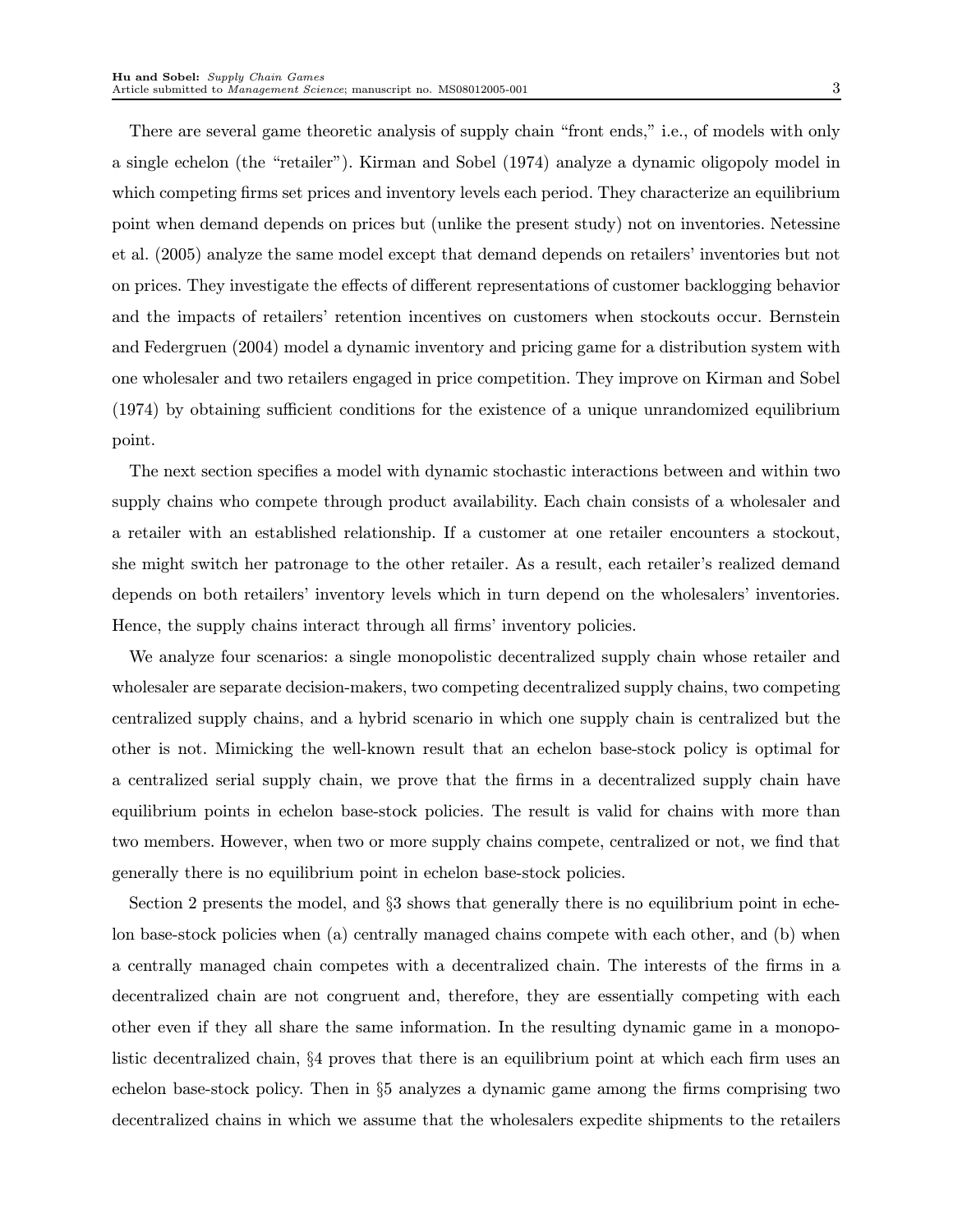whenever shortages occur. As a result, there is an equilibrium point at which all the firms employ echelon base-stock policies. Conclusions and unanswered questions are in §6.

### 2. Model

The model is a dynamic supply chain generalization of Cournot oligopoly. Each supply chain consists of a wholesaler and a retailer with complete information. The market determines prices and quantities actually sold. If the chains are centralized, these decisions are made by the chains' coordinators. At the beginning of each period  $t$   $(t = 1, 2, \cdots)$  the retailers and wholesalers (or the coordinators if the chains are centralized) review their inventories and make replenishment decisions. In supply chain  $i$   $(i = 1, 2)$ , let  $x_i^{ri}$  and  $x_i^{wi}$  denote the retailer's and wholesaler's respective inventory levels at the beginning of period t and  $z_t^{ri}$  and  $z_t^{wi}$  their order quantities. We indicate a pair of variables for both chains by suppressing chain-identifying superscripts; for example,  $x_t^r =$  $(x_t^{r_1}, x_t^{r_2}).$ 

For specificity we assume that there is a lag of one period to transfer goods from a supplier to a wholesaler, and that delivery is immediate from a wholesaler to a retailer. Therefore, the total supplies available to satisfy demand at the retailers are their order-up-to levels. However, with minor changes the results are valid for any integer-valued delivery lags between chain members. Let  $y^{ri}$  and  $y^{wi}$  denote the respective retailer's and wholesaler's inventory positions (i.e. on-hand plus on-order) in supply chain i after purchase orders are processed and transported in period  $t$ :

$$
y_t^{ri} = x_t^{ri} + z_t^{ri} \qquad \text{and} \qquad y_t^{wi} = x_t^{wi} + z_t^{wi} - z_t^{ri} \tag{1}
$$

We assume that each chain member's storage is bounded above, namely that  $y_t^{ri} \leq u^{ri}$  and  $y_t^{wi} \leq u^{wi}$ with  $u^{ri} < \infty$  and  $u^{wi} < \infty$  for each *i*. Consistent with the complete information assumption, we assume that the retailers do not order more than the wholesalers' on-hand inventories. Therefore,  $0 \leq z_t^{wi}$  and  $0 \leq z_t^{ri} \leq x_t^{wi}$ . It can be shown that  $z_t^{ri} \leq x_t^{wi}$  is a redundant constraint in a model with expediting and altered information conditions.

When  $a = (a_i)$  and  $b = (b_i)$  are vectors of the same dimension,  $min\{a, b\}$  denotes the vector whose *ith* component is  $min\{a_i, b_i\}$ . We preclude planned backlogging and, therefore, constrain  $y^{ri} \ge 0$ and  $y^{wi} \ge 0$ . If the initial conditions satisfy  $x_1^{ri} \le u^{ri}$  and  $0 \le x_1^{wi} \le u^{wi}$ , the bounds correspond to

$$
x_t^w \le y_t^w \le u^w \qquad x_t^r \le y_t^r \le \min\{x_t^r + x_t^w, u^r\} \tag{2}
$$

Let  $D_t^i$  be the nonnegative random demand encountered by retailer i in period t. Since each component of  $D_t$  may depend on  $y_t^r$ , we sometimes write  $D_t(y_t^r)$ . This models an array of more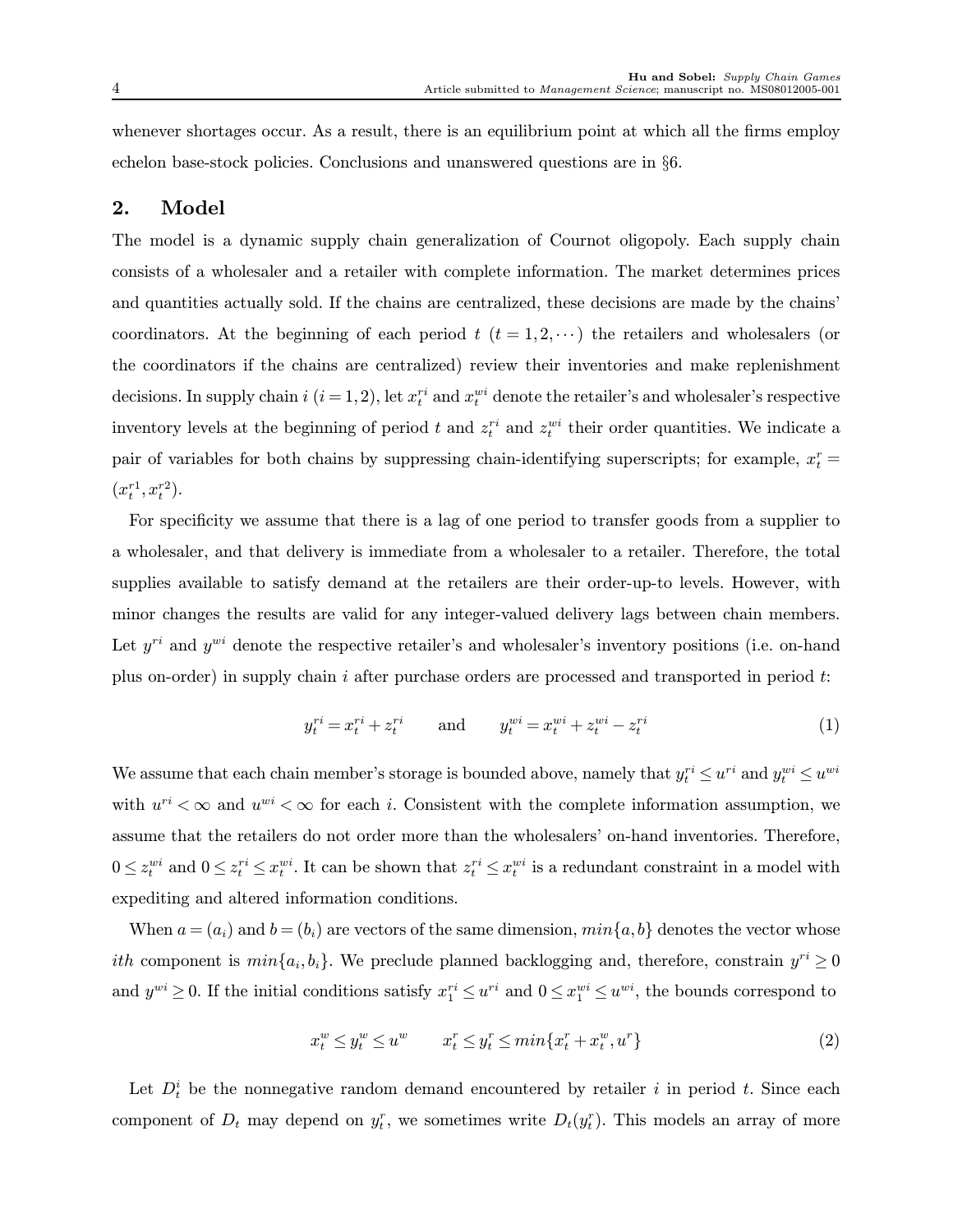specific customer behaviors (Kirman and Sobel (1974) and Netessine et al. (2005)). For any  $\omega_1 \geq 0$ and  $\omega_2 \geq 0$ , we assume that  $D_1(\omega_1, \omega_2), D_2(\omega_1, \omega_2), \cdots$  are independent and identically distributed random vectors; let  $D(\omega_1, \omega_2)=(D^1(\omega_1, \omega_2), D^2(\omega_1, \omega_2))$  be a vector with the same probability distribution as  $D_1(\omega_1, \omega_2)$ .

We let the retailers' revenues and inventory-related costs be random variables whose probability distributions depend on the vector  $y = (y^1, y^2)$  of retailers' supply levels. Let  $\mathcal{G}_t^i$  be retailer i's revenue net of inventory-related costs in period t and let  $\mathcal{G}_t = (\mathcal{G}_t^1, \mathcal{G}_t^2)$ . We assume that  $\mathcal{G}_t$  is conditionally independent of  $\mathcal{G}_1, ..., \mathcal{G}_{t-1}$  given  $y_t$  and that the conditional distribution of  $\mathcal{G}_t$  given  $y_t = y$  is the same for all t. These assumptions are consistent with many specific models in operations and economics.

We assume that the wholesalers incur linear holding costs and that all firms incur proportional ordering costs and are risk-neutral profit-maximizers. However, the paper's conclusions remain valid if decision-makers are risk-averse with exponential utility functions (Chung and Sobel (1987), Bouakiz and Sobel (1992)). Let  $c_i^w$ ,  $c_i^r$ , and  $h_i^w$  be wholesaler *i*'s respective unit purchasing cost, wholesale price, and unit holding cost; let  $\rho_i$  be retailer i's unit penalty cost of excess demand. For each unit of excess demand, if any, the wholesaler pays  $\alpha_i \rho_i$  ( $0 \leq \alpha_i \leq 1$ ) and the retailer pays  $(1 - \alpha_i)\rho_i$ .

We assume that excess demand  $(D_t^i - y_t^{ri})^+$  is backlogged and that the following chronology of events occurs during each period t: inventory levels are observed, ordering decisions are made, retailer demands are realized, revenues and costs are credited and debited, and inventory balances are updated. Hence, the dynamics are

$$
x_{t+1}^r = y_t^r - D_t(y_t^r) \tag{3}
$$

Let  $\mathbb{R}^+$  denote the nonnegative real numbers. Some of the paper's results remain valid if the backlogging assumption is replaced with  $x_{t+1}^r = y_t^r - \theta_t(y_t^r, D_t)$  where  $\theta_1(y^r, d)$ ,  $\theta_2(y^r, d)$ ,  $\cdots$  are independent and identically distributed nonnegative random vectors for each  $y<sup>r</sup>$  and d, and realized  $\theta_1(\cdot, D_1)$  is concave on  $\mathbb{R}^+$ . In particular, this assumption includes excess demand being lost.

Let  $\beta_{ri}$  and  $\beta_{wi}$  be the single-period discount factors in supply chain i, and define the following echelon variables:

$$
s_t^{ri} = x_t^{ri} \qquad a_t^{ri} = y_t^{ri} \qquad s_t^{wi} = x_t^{ri} + x_t^{wi} \qquad a_t^{wi} = y_t^{ri} + y_t^{wi} \qquad a_t^r = (a_t^{r1}, a_t^{r2}) \qquad (4)
$$

The constraints and dynamics in (2) and (3) correspond to

$$
s_t^{wi} \le a_t^{wi} \qquad s_t^{ri} \le a_t^{ri} \le s_t^{wi} \tag{5}
$$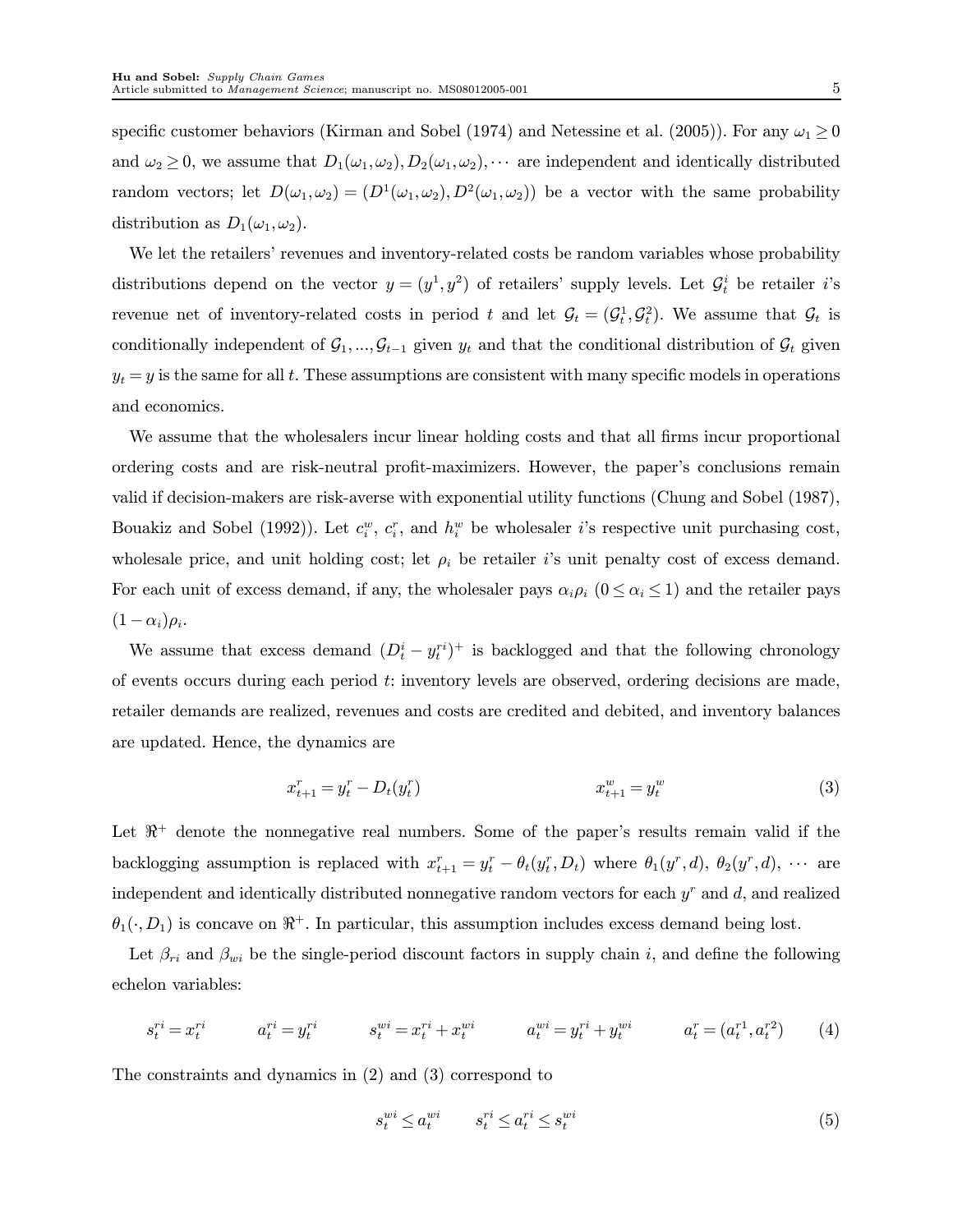$$
s_{t+1}^{wi} = a_t^{wi} - D_t^i \qquad s_{t+1}^{ri} = a_t^{ri} - D_t^i \tag{6}
$$

Let  $b_{ri}$  and  $b_{wi}$  denote the expected present values of the retailer's and wholesaler's profits, and let  $b_{ri}$  and  $b_{wi}$  denote the corresponding expected values. Let  $a^r = (a^{r1}, a^{r2})$  denote a generic value of the pair  $a_t^r = (a_t^{r_1}, a_t^{r_2})$  and define the following functions:

$$
L_i(a^r) = E[\{\mathcal{G}_1^i - (1 - \alpha_i)\rho_i(a^{ri} - D_1^i)^+ - [(1 - \alpha_i)\rho_i + \beta_{ri}c_i^r]D_1^i\}|a_1^r = a^r]
$$
  
 
$$
- [c_i^r(1 - \beta_{ri}) - (1 - \alpha_i)\rho_i]a^{ri}
$$
 (7)

$$
H_i(a^r, a^{wi}) = [\alpha_i \rho_i + h_i^w + c_i^r (1 - \beta_{wi})]a^{ri} - [h_i^w + c_i^w (1 - \beta_{wi})]a^{wi} - E\{\alpha_i \rho_i(a^{ri} - D_1^i)^+ - [\beta_{wi}(c_i^r - c_i^w) + \alpha_i \rho_i]D_1^i|a_1^r = a^r, a_1^{wi} = a^{wi}\}
$$
\n(8)

Then

$$
b_{ri} = \sum_{t=1}^{\infty} \beta_{ri}^{t-1} \left\{ \mathcal{G}_t^i - c_i^r z_t^r - (1 - \alpha_i) \rho_i (D_t^i - y_t^{ri})^+ \right\}
$$
  
= 
$$
\sum_{t=1}^{\infty} \beta_{ri}^{t-1} \left\{ \mathcal{G}_t^i - c_i^r (1 - \beta_{ri}) y_t^{ri} - \beta_{ri} c_i^r D_t^i - (1 - \alpha_i) \rho_i (D_t^{ri} - y_t^{ri})^+ \right\} + c_i^r x_1^{ri}
$$

So

$$
b_{ri} = E\left\{\sum_{t=1}^{\infty} \beta_{ri}^{t-1} L_i(a_i^r)\right\} + c_i^r s_1^{ri}
$$
\n(9)

The present value of the wholesaler's profits is

$$
b_{wi} = \sum_{t=1}^{\infty} \beta_{wi}^{t-1} \left[ c_i^r z_t^{ri} - c_i^w z_t^{wi} - h_i^w y_t^{wi} - \alpha_i \rho_i (D_t^i - y_t^{ri})^+ \right]
$$
  
= 
$$
\sum_{t=1}^{\infty} \beta_{wi}^{t-1} \left\{ (c_i^r - c_i^w)(1 - \beta_{wi})y_t^{ri} + \beta_{wi}(c_i^r - c_i^w)D_t^i - [h_i^w + c_i^w(1 - \beta_{wi})]y_t^{wi} - \alpha_i \rho_i (D_t^i - y_t^{ri})^+ \right\} + c_i^w x_1^{wi} - c_i^r x_1^{ri} \right\}
$$

So

$$
b_{wi} = E\left\{\sum_{t=1}^{\infty} \beta_{wi}^{t-1} H_i(a_t^r, a_t^{wi})\right\} + c_i^w s_1^{wi} - (c_i^r + c_i^w) s_1^{ri}
$$
(10)

An echelon base-stock policy, loosely speaking, selects order quantities to move each echelon's inventory position as close as possible to a target level. Let  $a_*^{ri}$  and  $a_*^{wi}$ , respectively, denote the retailer's and wholesaler's targets (decision variables) in supply chain i. In view of (5), an echelon base-stock policy in an infinite-horizon model stipulates  $a_t^{ri} = min\{max\{a_*^{ri}, s_t^{ri}\}, s_t^{wi}\}$  and  $a_t^{wi} =$  $max\{a_*^{wi}, s_t^{wi}\}$ . If  $s_1^{ri} \leq a_*^{ri}$  and  $s_1^{wi} \leq a_*^{wi}$  as we typically assume, then  $a_t^{ri} = min\{a_*^{ri}, s_t^{wi}\}$  and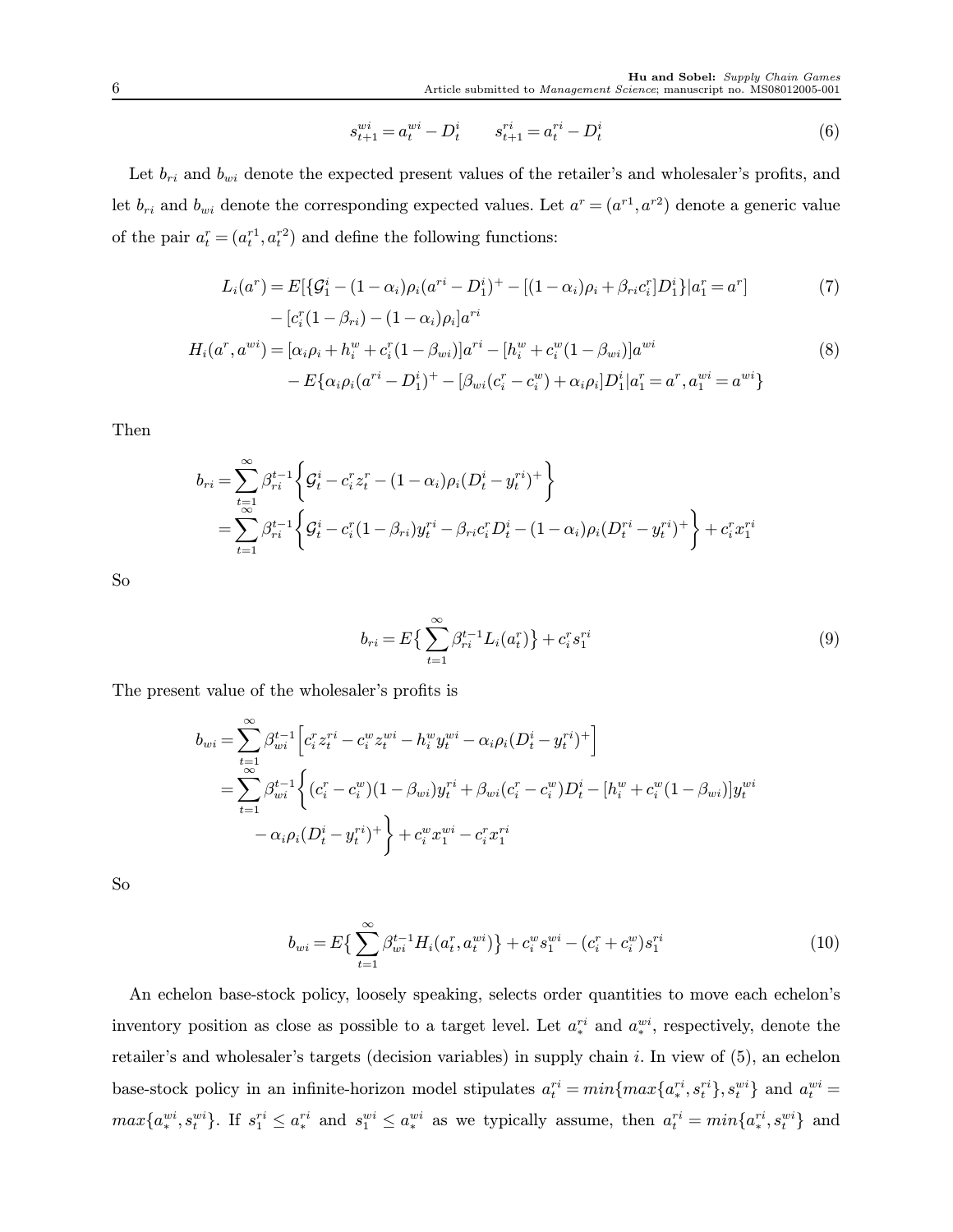$a_t^{wi} = a_*^{wi}$  for all t. The same is true in a finite-horizon model except that  $a_*^{ri}$  and  $a_*^{wi}$  acquire time indices.

Although the foregoing model is a sequential game in which the players' time streams of rewards are discounted over an infinite horizon, for simplicity in the following sections we analyze the corresponding sequential game with a finite horizon. We introduce some notation to explain a solution concept (Heyman and Sobel (2004), p. 452) that slightly generalizes the standard notion of an equilibrium point of a sequential game.

In a sequential game let Q be the set of players; at various points in the following sections, the sequential game models have two to four players. For each  $q \in Q$ , let  $\Pi_q$  be a strategy for player q, that is, a non-anticipative rule for deciding what action to take each period as a function of the elapsed history thus far. Let  $\Pi = (\Pi_q, q \in Q)$  be the tuple of all players' strategies. It is common to write  $\Pi = (\Pi_q, \Pi_{-q})$  where  $\Pi_{-q}$  consists of the strategies of all the players except player q. Let  $v_s^q(\Pi, N)$  be the expected present value of the rewards to player q during an N-period horizon if the players employ strategies in  $\Pi$  and s is the state at the beginning of the first period. For each player q let  $\pi_q$  be a subset of player q's policies, and let  $\pi = \times_{q \in Q} \pi_q$ . Let S' be a subset of states. We say that  $\Pi^* = (\Pi_q^*, q \in Q)$  is an N-period equilibrium point with respect to initial states  $s \in S'$ and policies in  $\pi$  if

$$
v_s^q(\Pi^*, N) \ge v_s^q[(\xi_q, \Pi_{-q}^*), N] \qquad \forall s \in S', \xi_q \in \pi_q, q \in Q
$$

Our interest is in supply chain games which have equilibrium points in echelon base-stock policies with respect to the set  $\pi$  of stationary policies and a nonempty set of initial states S'. In gametheoretic terminology, such a  $\Pi^*$  would be Markov-perfect and each player would employ a timeinvariant strategy.

#### 3. Dynamic Competition Between Centralized Supply Chains

The most important finding in the paper, a negative result, concerns centrally managed supply chains. We explain why there is generally no equilibrium point at which each chain employs an echelon base-stock policy. As centralization of an industry's competing supply chains becomes widespread, there is competitive advantage in managing supply levels with policies that are more complex than would be worthwhile if the chains were decentralized.

Competing centralized supply chains lack an equilibrium point among echelon base-stock policies.

Let  $b_i$  be the sum of the retailer's and wholesaler's expected present values of profits in supply chain i and define

$$
\gamma_{ri}(a^r) = [c_i^w(1-\beta_i) + h_i^w + \rho_i]a^{ri} + E[\mathcal{G}_1^i - \rho_i D^i - \rho_i(a^{ri} - D^i)^+]
$$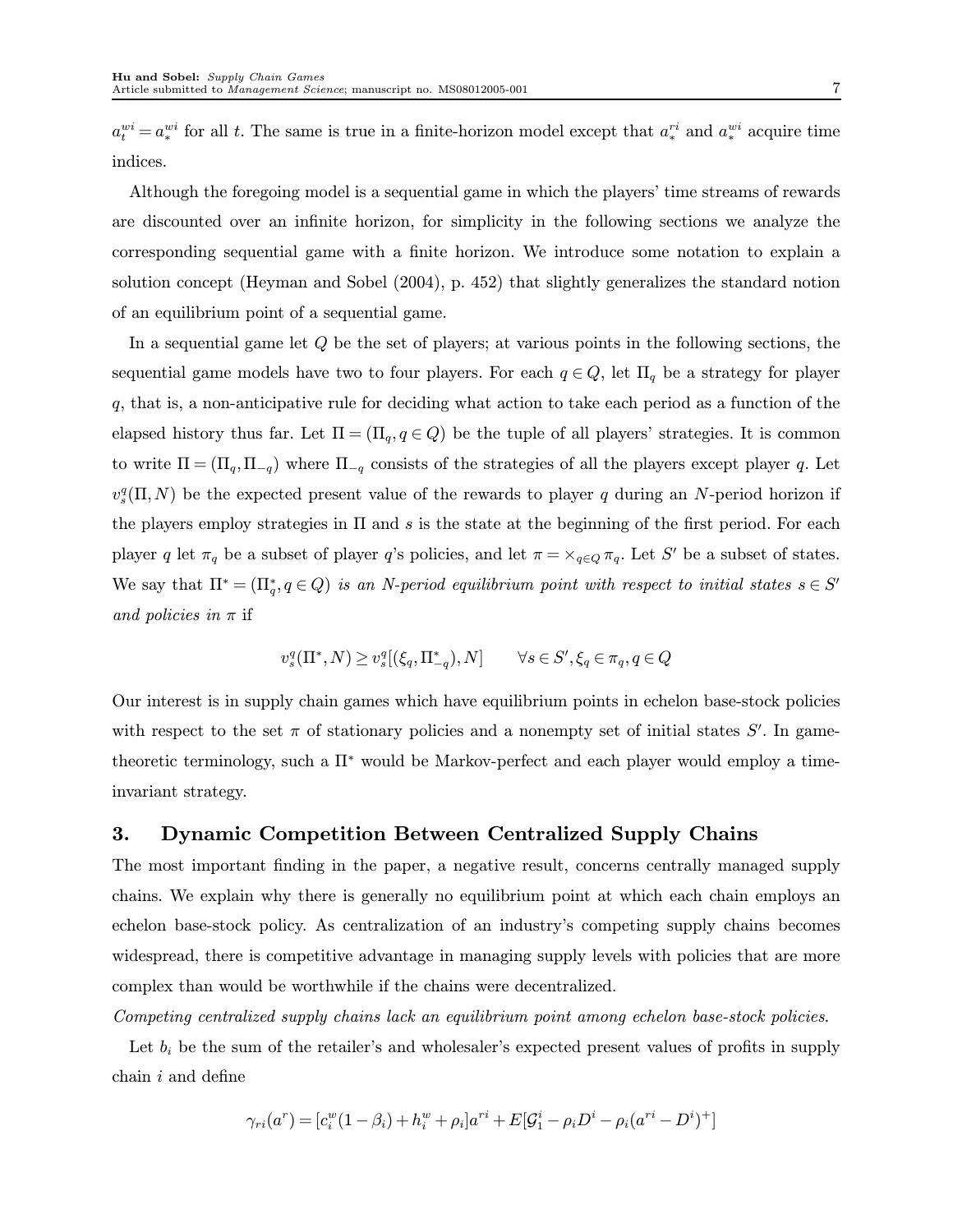$$
\gamma_{wi}(a^{wi}) = -[c_i^w(1-\beta_i) + h_i^w]a^{wi}
$$

Summing (9) and (10) yields

$$
b_i = E\left\{\sum_{t=1}^{\infty} \beta_i^{t-1} \left[\gamma_{ri}(a_i^r) + \gamma_{wi}(a_i^{wi})\right] + c_i^w(s_1^{wi} - s_1^{ri})\right\}
$$

As in Sinha and Sobel (1997), if supply chain two uses a base-stock policy with target echelon supply levels  $a_*^{r_2}$  and  $a_*^{w_2}$  at the retailer and the wholesaler, respectively, and  $a_*^{w_2} \ge s_1^{w_2}$  and  $a_*^{r_2} \ge$  $s_1^{r2}$ , then supply chain one's best response corresponds to the following dynamic program:

$$
f_t^1(s^{r_1}, s^{w_1}, s^{w_2}) = \sup_{a^{r_1}, a^{w_1}} \{ \gamma_{r_1}(a^{r_1}, \min\{a^{r_2}_*, s^{w_2}\}) + \gamma_{w_1}a^{w_1} + \beta_1 E[f_{t-1}^1(a^{r_1} - D_1, a^{w_1} - D_1, a^{w_2} - D_2)] : s^{r_1} \le a^{r_1} \le s^{w_1} \le a^{w_1} \}
$$

That is, chain one's best response depends on the inventory levels in chains one and two. An echelon base-stock policy at chain one would depend on inventory levels only in chain one and, therefore, it could not be a best response.

This conclusion is consistent with the following intuition. Suppose that both supply chains use echelon base-stock policies at an equilibrium point. When retailer two's order is constrained by his wholesaler's inventory while wholesaler one's inventory is ample, because inventory information is available to all players, the coordinators of chain one can exploit his competitor's shortage by raising his retailer's supply in that period to a level that is higher than his target level due to demand substitutability. So supply chain one reaps extra profit by deviating from echelon basestock policies. Similarly, knowing chain one's response, chain two should sometimes deviate from his echelon base-stock policy. Therefore, competing centralized supply chains generally lack an equilibrium point in echelon base-stock policies.

A similar argument shows that competition between centralized and decentralized chains lacks an equilibrium point among echelon base-stock policies.

## 4. Decentralized Monopolistic Supply Chain

#### 4.1. The General Case

Here we suppress the chain label  $i$  and consider the interactions between a wholesaler and a retailer in a monopolistic supply chain. If the wholesaler employs an echelon base-stock policy with basestock level  $a_*^w \geq s_1^w$ , then  $a_t^w = a_*^w$  and  $s_{t+1}^w = a_*^w - D_t$  for all t. So the retailer's decision problem corresponds to the following dynamic program with  $V_0(\cdot, \cdot) \equiv 0$ ,  $s^r \leq s^w$  and  $n = 1, 2, \cdots$ :

$$
V_n(s^r, s^w) = max \Big\{ W_n(a) : s^r \le a \le s^w \Big\}
$$
  
\n
$$
W_n(a) = L(a) + \beta_r E \{ V_{n-1}(a - D, a_*^w - D) \}
$$
\n(11)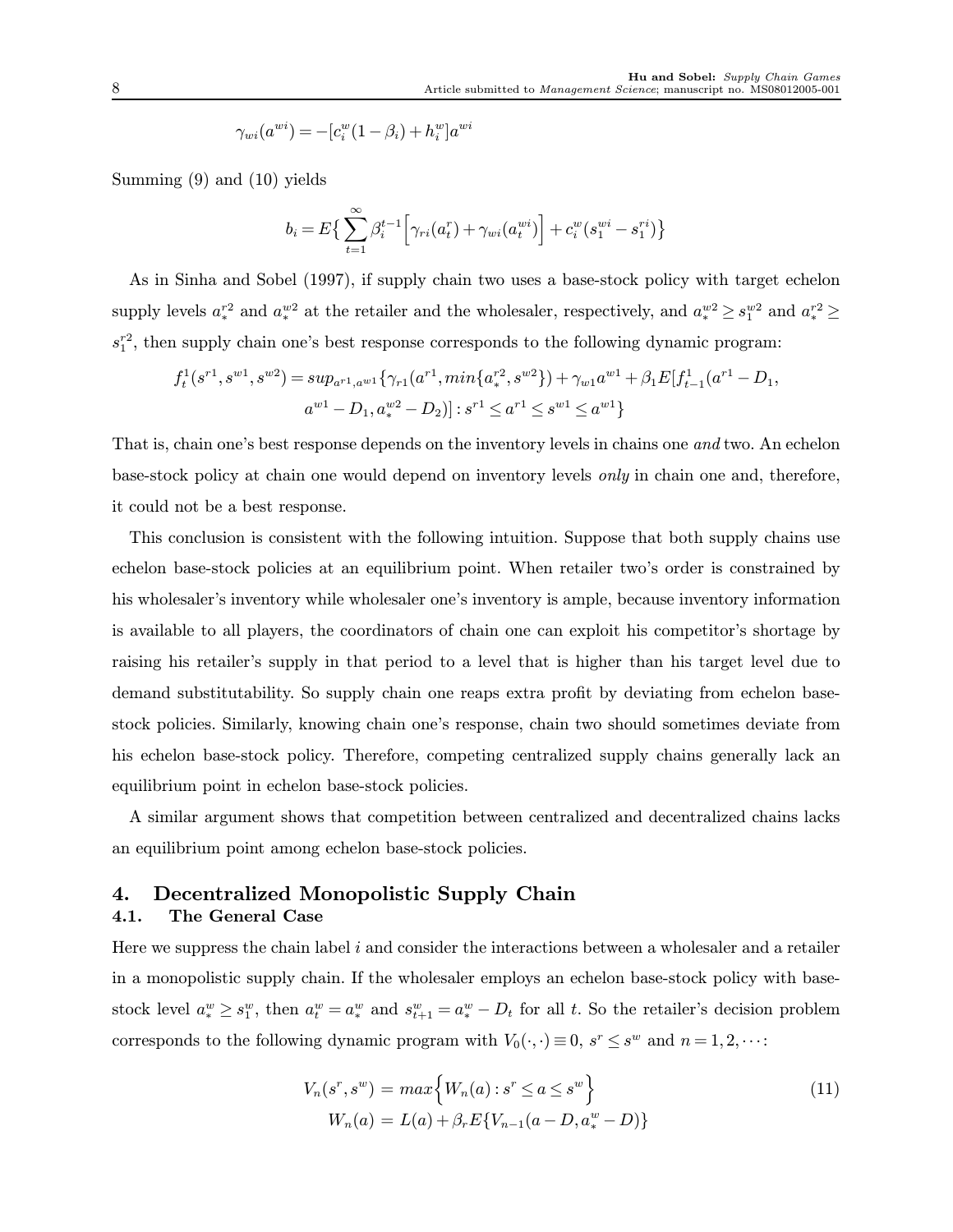It follows from (7) and the exogenous distribution of demand that  $L(\cdot)$  is concave on its domain if  $E(\mathcal{G}_1|a_1^r=a)$  is a concave function of a. Many specific examples yield concavity including  $\mathcal{G}_1$  =  $p \cdot min\{D_1, a_1^r\} - h^r(a_1^r - d_1)^+$ . The first term is revenue that is proportional to the lesser of supply and demand, and the second term is an inventory cost that is proportional to the excess supply.

An induction starting with  $n = 0$  establishes the following conclusion.

LEMMA 1. If  $E(\mathcal{G}_1|a_1^r=a)$  is a concave function of a, then  $V_n(\cdot, \cdot)$  and  $W_n(\cdot)$  are concave functions on their domains  $(n = 1, 2, ...)$ .

In a monopolistic decentralized chain, a base-stock policy is the retailer's best response to the wholesaler's use of an echelon base-stock policy.

THEOREM 1. A base-stock policy is optimal in (11). That is, there is a scalar  $a_{*n}^r$  such that  $a = max\{s^r, a_{*n}^r\}$  is optimal in (11).

Proof. If the wholesaler employs an echelon base-stock policy, the retailer faces a Markov decision process in which the retailer's best response must be an optimal policy. Select  $a_{*n}^r \in argmax W_n(\cdot);$ then  $a^* = min\{s^w, max\{a_{*n}^r, s^r\}\}\$ is optimal in (11). There are three cases:

$$
a^* = \begin{cases} a_{*n}^r \text{ Case A: } s^r \le a_{*n}^r \le s^w; \\ s^r, \text{ Case B: } a_{*n}^r < s^r \le s^w \text{ (transient case)}; \\ s^w, \text{ Case C: } s^r \le s^w \le a_{*n}^r. \end{cases}
$$

Let  $\tilde{a} = max\{a_{*n}^r, s^r\}$  and observe that  $L(min\{\tilde{a}, s^w\}) = L(min\{max\{a_{*n}^r, s^r\}, s^w\}) = L(a^*)$ . Therefore,  $\tilde{a} = a_{*n}^r = a^*$  and  $\tilde{a} = s^r = a^*$  in cases A and B, respectively. In case C,  $\tilde{a} = a_{*n}^r$  and  $a^* = s^w$ , so  $L(a^*) = L(s^w)$  and  $L(min\{\tilde{a}, s^w\}) = L(min\{a_{*n}^r, s^w\}) = L(s^w)$ . Therefore,  $\tilde{a} = max\{s^r, a_{*n}^r\}$  is optimal.  $\Box$ 

When the retailer uses a base-stock policy with target level  $a_*^r \geq s_1^r$ , then  $a_t^r = min\{s_t^w, a_*^r\}$ because the retailer cannot obtain more than the wholesaler's on-hand inventory. So the wholesaler's decision problem corresponds to the following dynamic program with  $v_0(\cdot, \cdot) \equiv 0$ ,  $s^r \leq s^w$ , and  $n = 1, 2, \cdots$ :

$$
v_n(s) = max\{J_n^w(a,s) : a \ge s\}
$$
  
\n
$$
J_n^w(a,s) = H(min\{s,a_*^r\},a) + \beta_w E\{v_{n-1}[a - D_t(min\{s,a_*^r\})]\}
$$
\n
$$
(12)
$$

LEMMA 2. For each n,  $v_n(\cdot)$  and  $J_n(\cdot, \cdot)$  are concave functions on their domains.

*Proof.* In order to begin a straightforward induction starting with  $n = 0$  and  $v_0 \equiv 0$  yield

$$
w(u, s) = H(\min\{s, a_*^r\}, a) = \beta(c^r - c^w)d - \alpha\rho E[D_t - \min\{s, a_*^r\}]^+\n+ [c^r(1 - \beta) + h^w] \min\{s, a_*^r\} - [c^w(1 - \beta) + H^w]a
$$
\n(13)

which is a sum of concave terms.  $\Box$ 

 $\overline{J}$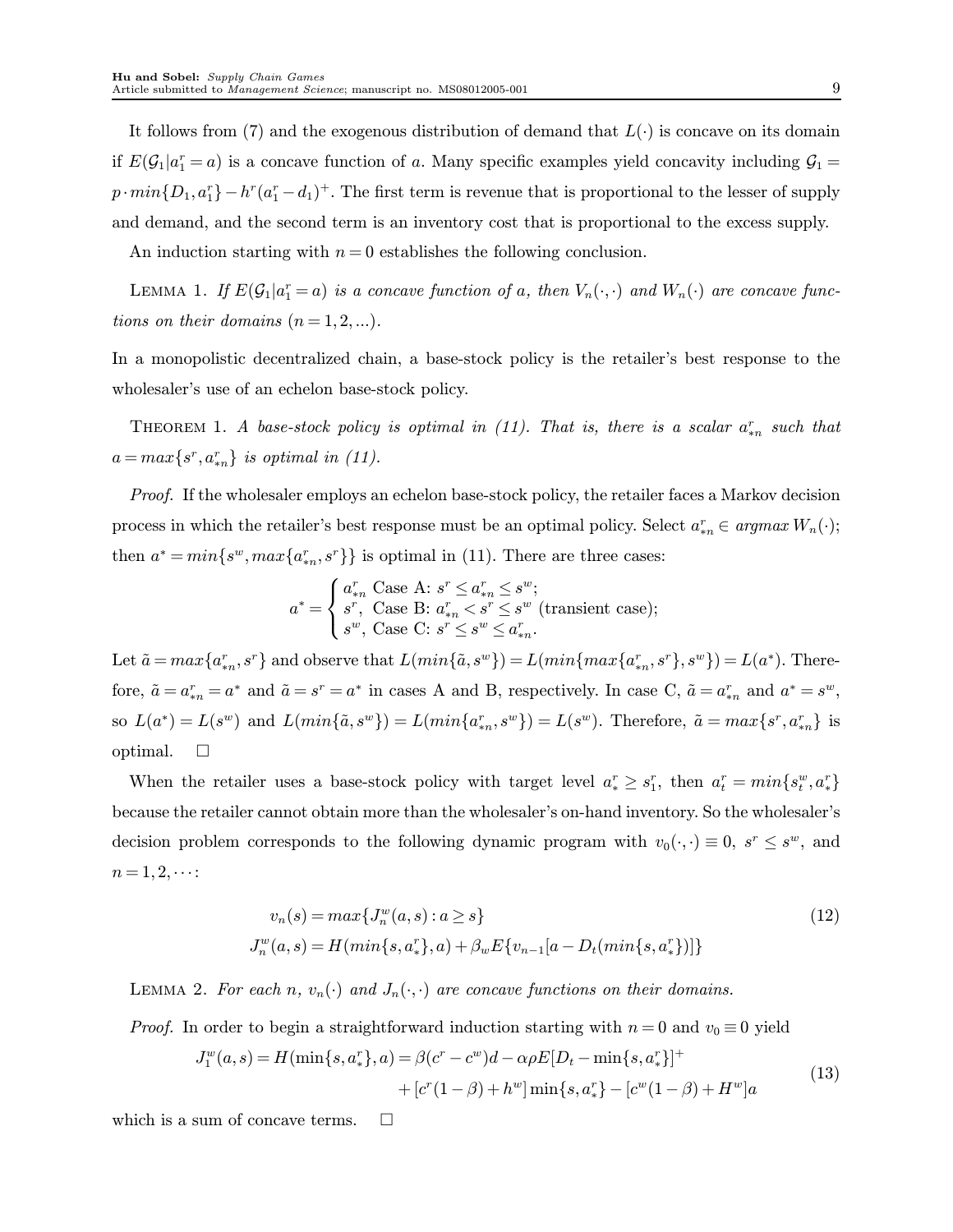There is a pure strategy equilibrium point at which the firms in a monopolistic decentralized supply chain employ the same kind of policy as if they were in a monopolistic centralized supply chain.

THEOREM 2. If  $E(\mathcal{G}_1|a_1^r=a)$  is a concave function of a, then there are scalars  $a_*^r$  and  $a_*^w$  such that the decentralized monopoly supply chain game has an equilibrium point relative to  $[0, a_*^r] \times [0, a_*^w]$ at which  $(a_t^r, a_t^w) = (min\{a_*^r, s_t^w\}, a_*^w), t = 1, 2, ....$ 

*Proof.* Consider the one-period two-player strategic game  $\Gamma$  in which the retailer and wholesaler, respectively, choose  $a^r \in [0, u^r]$  and  $a^w \in [0, u^w]$  and receive payoffs  $L(a^r)$  and  $H(a^r, a^w)$ . Then  $\Gamma$ , termed the *reduced game*, has a pure strategy equilibrium point  $(a_*^r, a_*^w)$  due to the concavity of  $L(\cdot)$  and  $H(\cdot, \cdot)$  and Debreu (1952). Because of the additive separability of (9) in  $(a_t^r, s_1^r)$  and (10) in  $(a_t^w, a_t^r; s_t^w, s_1^r)$ , the nonnegativity of demands, (5), and (6), following Sobel (1981), an induction establishes that the dynamic game with payoffs (9) and (10) has an equilibrium point relative to  $[0, a_*^r] \times [0, a_*^w]$  consisting of  $(a_t^r, a_t^w) = (min\{a_*^r, s_t^w\}, a_*^w)$  for all  $t = 1, 2, \cdots$ .

#### 4.2. Decentralized Supply Chain with Expedited Shipment

This sub-section is related to Cachon and Zipkin (1999) in which each firm's criterion is its long-run average profit per period (no discounting) and each firm chooses an echelon target inventory level. Thus the dynamic game becomes a static strategic game in which each firm's decision is its target echelon supply level. Cachon and Zipkin (1999) analyze this strategic game and conclude that the wholesaler has little influence on the retailer's strategy. We aim to garner additional insight into the wholesaler's role in a decentralized supply chain.

We assume that whenever the wholesaler cannot completely fill the retailer's order, she expedites the shortfall from her supplier to the retailer at unit cost  $\lambda c^w$  ( $\lambda > 1$ ). Expediting may occur because the retailer has more power, or because the wholesaler wants to retain the retailer's goodwill. In addition, if the retailer incurs large losses upon stockout, he may require the wholesaler to provide this premium service. We note that as  $\lambda$  rises, the wholesaler should raise her base-stock level to reduce expediting cost.

The retailer's expected profit per period remains the same as (9) but  $s_t^r \le a_t^r \le s_t^w$  in (5) is replaced with  $s_t^r \le a_t^r$ . For simplicity, let  $\alpha = 0$ , i.e., the wholesaler does not share the retailer's backorder cost. This simplification affects the numerical values of the players' stock levels but not the structure of equilibrium points. Moreover, since the wholesaler fulfills the retailer's order in each period, it is reasonable to hold the retailer fully accountable for excess demand. Since the retailer's ordering quantity is not constrained by the wholesaler's inventory, an argument that is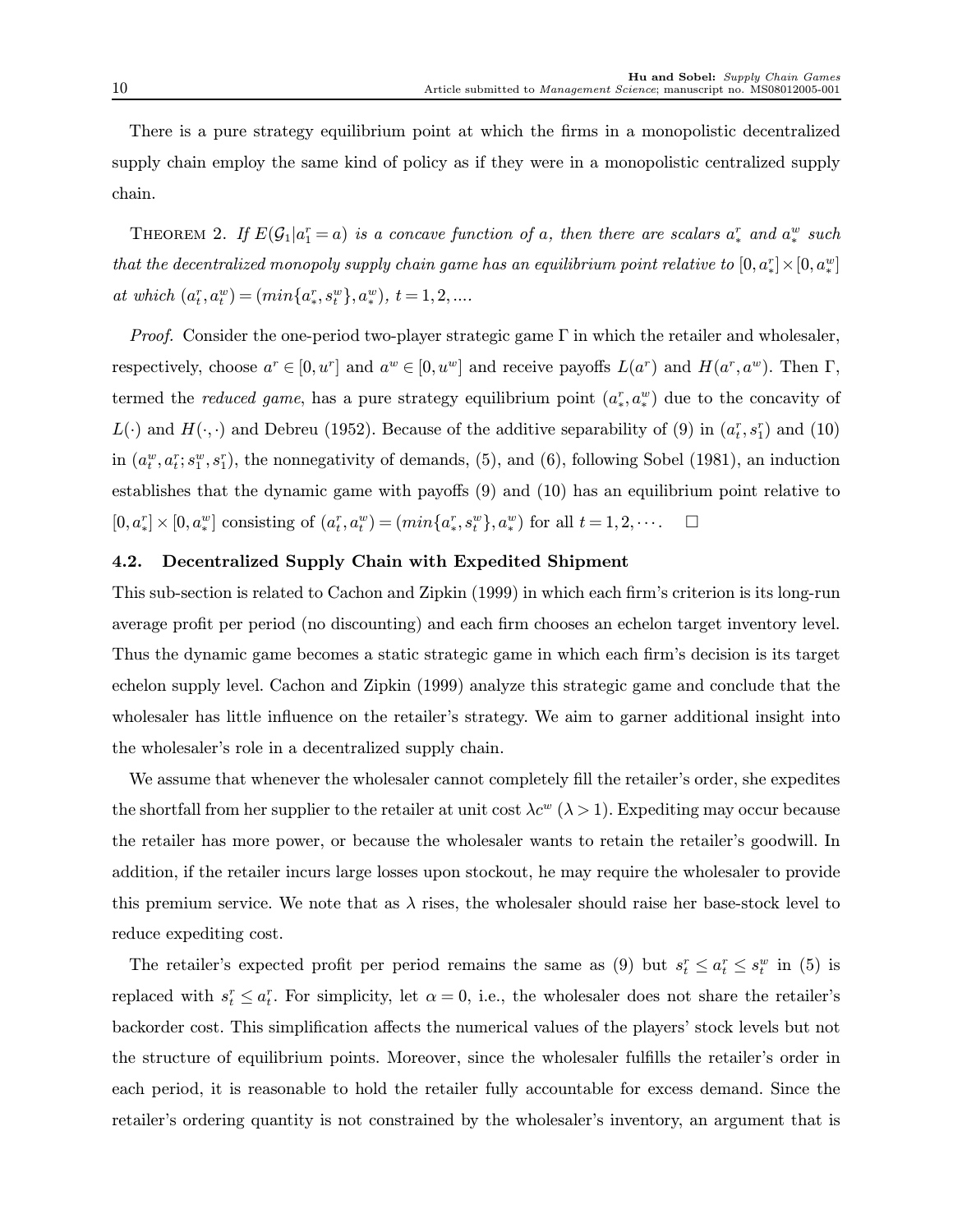similar to the proof of Theorem 2 yields the optimality (relative to  $[0, a_*^r]$ ) of the retailer's use of a base-stock policy consisting of  $a_t^r = a_*^r$  for all  $t = 1, 2, \cdots$ . Now we address the effect of this policy on the wholesaler.

The expediting feature of the model alters the expected present value of the wholesaler's profit from (10). Under the expediting assumption,  $a_t^w = (s_t^w - a_s^r)^+ + z_t^w + a_s^r$ . The dynamics remain the same as in §2, i.e.,  $s_{t+1}^w = a_t^w - D_t$  and  $s_{t+1}^r = a_s^r - D_t$ , but the wholesaler's ordering constraint  $z_t^w \geq 0$  corresponds to  $a_t^w \geq a_*^r$  for all  $t = 1, 2, \dots$ , which is satisfied (as assumed in §2) because planned backlogging is precluded. The resulting expected present value of the wholesaler's profit is

$$
b_w = E \sum_{t=1}^{\infty} \beta_w^{t-1} \left\{ c^r (a_*^r - s_t^r) - c^w z_t^w - \lambda c^w (a_*^r - s_t^w)^+ - h^w (a_t^w - a_*^r) \right\}
$$
  
\n
$$
= E \sum_{t=1}^{\infty} \beta_w^{t-1} \left\{ \beta_w (c^r - c^w) D_t (a_*^r) + \left[ h^w + c^r (1 - \beta_w) \right] a_*^r - \left[ h^w + c^w (1 - \beta_w) \right] a_t^w - \beta_w c^w (\lambda - 1) \left[ a_*^r - a_t^w + D_t (a_t^r) \right]^+ \right\} - (\lambda - 1) c^w (a_*^r - s_1^w)^+ - c^r s_1^r + c^w s_1^w
$$
  
\n
$$
= E \Big[ \sum_{t=1}^{\infty} \beta_w^{t-1} M(a_*^r, a_t^w) \Big] - (\lambda - 1) c^w (a_*^r - s_1^w)^+ - c^r s_1^r + c^w s_1^w
$$
  
\n(14)

with the definition

$$
M(a^r, a^w) = \beta_w(c^r - c^w)E[D_1(a^r)] + [h^w + c^r(1 - \beta_w)]a^r - [h^w + c^w(1 - \beta_w)]a^w
$$
  

$$
- \beta_w c^w(\lambda - 1)E[a^r - a^w + d(a^r) + \eta]^+
$$
 (15)

In the braces on the first line of  $(14)$ , the first term is the wholesaler's revenue in period t, the second is the purchasing cost for a regular order, the third term is the purchasing cost of an expedited order, and the last term is the holding cost. We observe that the wholesaler's single-period measure of effectiveness,  $M(a,\cdot)$ , has economies of scale, i.e., for any  $a \in \Re$ ,  $M(a,\cdot)$  is concave on  $\Re^+$ .

The wholesaler faces a Markov decision process with payoff (14) which is parameterized by the wholesaler's target base-stock level. Let  $a_*^w \in argmax M(a_*^r, a^w)$ . If  $a_*^w \geq s_*^w$ , then  $a_*^w \geq s_t^w = a_*^w$  $D_{t-1}$  for  $t \geq 2$  because  $D_t$  is nonnegative. So  $a_t^w = a_*^w$  is optimal for all  $t = 1, 2, \cdots$ . In conclusion, the dynamic game with payoffs (9) and (14) has an equilibrium point relative to  $[0, a_*^r] \times [0, a_*^w]$ consisting of  $(a_t^r, a_t^w) = (a_s^r, a_s^w)$  for all  $t = 1, 2, \cdots$ .

More specific assumptions regarding the structures of revenues, costs, and demand lead to explicit solutions and comparative statics results. These assumptions correspond to an exogenous retail price, a linear retail revenue function, and concavity of the mean demand as a function of the retail supply level. In part (b) of the following result,  $d'$  denotes the right-hand derivative of d, and setting  $dL(a^r)/da^r$  and  $\partial M(a^r, a^w)/\partial a^w$  to zero yields (16) and (17), respectively.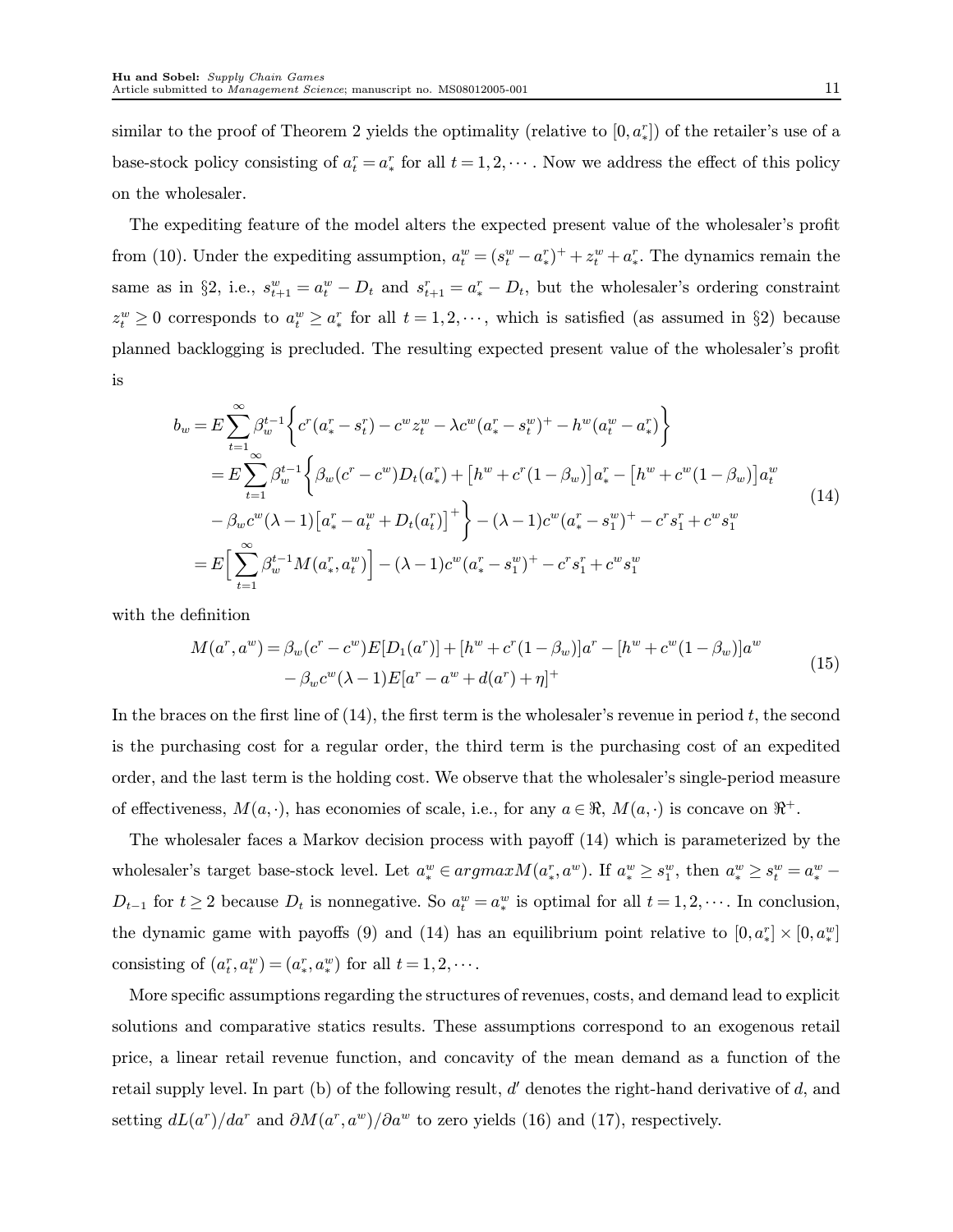THEOREM 3. (a) The decentralized monopolistic supply chain game under expedited shipment has an equilibrium point relative to  $[0, a_*^r] \times [0, a_*^w]$  consisting of  $(a_t^r, a_t^w) = (a_*^r, a_*^w)$  for all  $t = 1, 2, \cdots$ .  $(b)$ If

(i)  $G_1 = p \min\{a_1^r, D_1\} - h^r(a_1^r - D_1)^+$ 

(ii)  $D_1(a_1^r) = d(a_1^r) + \eta_t$  with  $\eta_1, \eta_2, \cdots$  independent and identically distributed random variables with mean zero and distribution function  $F(\cdot)$ ,

(iii)  $d(\cdot)$  concave and  $d(a) \leq d(a+\delta) < d(a) + \delta$   $(0 \leq a, 0 < \delta)$ , then

$$
a_*^r = d(a_*^r) + F^{-1} \left[ \frac{p - c^r + (\rho + \beta c^r)(1 - d')}{(\rho + p + \rho)(1 - d')}\right] \tag{16}
$$

$$
a_*^w = a_*^r + d(a_*^r) + F^{-1} \left[ \frac{h^w + c^w (1 - \beta_w)}{\beta_w c^w (\lambda - 1)} \right]
$$
 (17)

The assumptions regarding expected demand as a function of supply level,  $d(\cdot)$ , imply that the right-hand derivative satisfies  $0 \le d'(a) < 1$ . The hypothesis of part (b) is presumed throughout the remainder of this section.

From (16) and (17), the chain members should set their target supply levels by considering the inventory effect on demand. However, the degree of this effect differs for the retailer and the wholesaler. The second term of (17) depends on several parameters but it does not depend on  $d(\cdot)$ because the wholesaler should set a supply level such that her expected overstock cost equals her expected shortage cost and these costs depend only on the parameters in the second term and  $F(\cdot)$ . However,  $d'$  appears in the second term of  $(16)$  because the retailer should adjust his inventory both for the deterministic part of demand  $(d)$  and for the random part of demand. His inventory level affects demand and, consequently, his profits.

The numerator of (17),  $c^w(\lambda \beta_w - 1) - h^w$ , is the wholesaler's unit shortage cost, while the denominator,  $\beta_w c^w(\lambda-1)$ , which can be rewritten as  $[(\beta_w \lambda-1)c^w - h^w] + [c^w(1-\beta_w) + h^w]$ , is the sum of the unit shortage cost and the unit overstocking cost. Hence, the wholesaler should set her echelon base-stock level as if she were an independent dynamic newsvendor.

We now characterize the dependence of echelon base-stock levels on cost and revenue parameters. We say "increasing" and "decreasing" for nondecreasing and nonincreasing, respectively. The results are summarized as follows.

PROPOSITION 1. The retailer's target supply level  $a_*^r$  increases as as p or  $\alpha$  increase, it decreases as c<sup>r</sup> increases, and if  $d(x + \delta) \leq d(x) + \delta(\delta > 0)$ , then it also increases as h<sup>r</sup> decreases or  $\beta^r$ increases. The wholesaler's target echelon level  $a_*^w$  increases as  $\lambda$ ,  $c^w$  or  $a^r$  increase or as  $h^w$  or  $c^r$ decrease. If  $\lambda < 2$ , then  $a_*^w$  increases as  $\beta_w$  increases.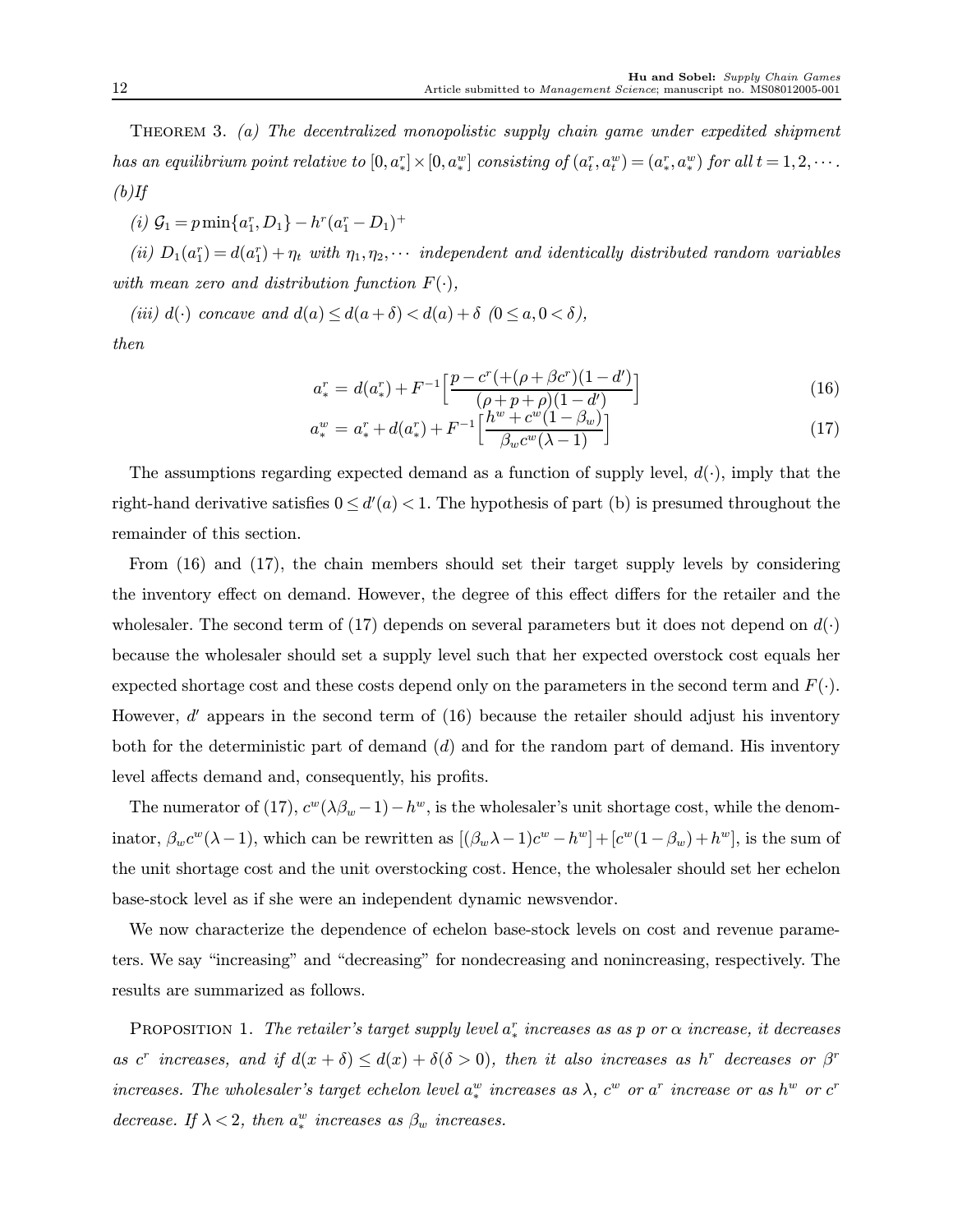*Proof.* Under the assumptions in Theorem 3(b),  $L(\cdot)$ ,  $d(\cdot)$  and  $M(\cdot, \cdot)$  are concave, so their derivatives from the right exist.

$$
\frac{\partial^2 L(a^r)}{\partial p \partial a^r} = 1 - [1 - d'(a^r)]F[a^r - d(a^r)] \ge 0
$$
  

$$
\frac{\partial^2 L(a^r)}{\partial c^r \partial a^r} = -\beta_r d'(a^r) - (1 - \beta_r) \le 0
$$
  

$$
\frac{\partial^2 L(a^r)}{\partial a^w \partial a^r} = 0
$$

If  $d(x+\delta) \leq d(x) + \delta(\delta > 0)$ , then  $d'(a^r) \leq 1$  and

$$
\frac{\partial^2 L(a^r)}{\partial \alpha \partial a^r} = \rho[1 - d'(a^r)] + d'(a^r)\rho \ge 0
$$
  

$$
\frac{\partial^2 L(a^r)}{\partial h^r \partial a^r} = -[1 - d'(a)]F[a^r - d(a^r)] \le 0
$$
  

$$
\frac{\partial^2 L(a^r)}{\partial \beta_r \partial a^r} = c^r[1 - d'(a^r)] \ge 0
$$

Also,

$$
\frac{\partial^2 M(a^r, a^w)}{\partial h^w \partial a^w} = -1 < 0
$$
\n
$$
\frac{\partial^2 M(a^r, a^w)}{\partial \lambda \partial a^w} = \beta_w c^w [1 - F(a^w - a^r - d(a^r))] \ge 0
$$
\n
$$
\frac{\partial^2 M(a^r, a^w)}{\partial \beta_w \partial a^w} = c^w (2 - \lambda) \{1 - F[a^w - a^r - d(a^r)]\} \ge 0
$$
\n
$$
\frac{\partial^2 M(a^r, a^w)}{\partial a^r \partial a^w} = \beta_w c^w (\lambda - 1) \partial F[a^w - a^r - d(a^r)] / \partial a^r \ge 0
$$
\n
$$
\frac{\partial^2 M(a^r, a^w)}{\partial a^r \partial a^w} = 0
$$
\n
$$
\frac{\partial^2 M(a^r, a^w)}{\partial a^w \partial c^w} = -(1 - \beta_w) - \beta_w (\lambda - 1) F[a^w - a^r - d(a^r)] \le 0
$$

 $\Box$ 

The assumption  $d(x + \delta) < d(x) + \delta(\delta > 0)$  means that a unit increase in inventory induces an increase of less than one unit of demand. When  $p$ ,  $\alpha$  or  $\beta_r$  increase, the retailer's expected backorder costs increase, so he should raise his base-stock level. Conversely, when  $c^r$  or  $h^r$  increase, his expected holding costs increase, so he should lower his base-stock level. Similarly, when  $\lambda$  or  $\alpha$ increase, the wholesaler should raise her echelon base-stock level to reduce the expected backorder cost. If expediting is not too expensive  $\lambda < 2$ , then the wholesaler should increases  $a_*^w$  as  $\beta_w$  increases to reduced the expected backorder cost. Conversely, she should lower her echelon base-stock level to reduce the expected inventory cost when  $c^w$  or  $h^w$  increase. We note that because  $a_*^w$  increases as  $a_*^r$  increases, and  $a_*^r$  decreases as  $c^r$  increases,  $a_*^w$  decreases as  $c^r$  increases. This means that knowing that the retailer will lower his supply level if she raises the wholesale price, the wholesaler lowers her echelon supply level accordingly.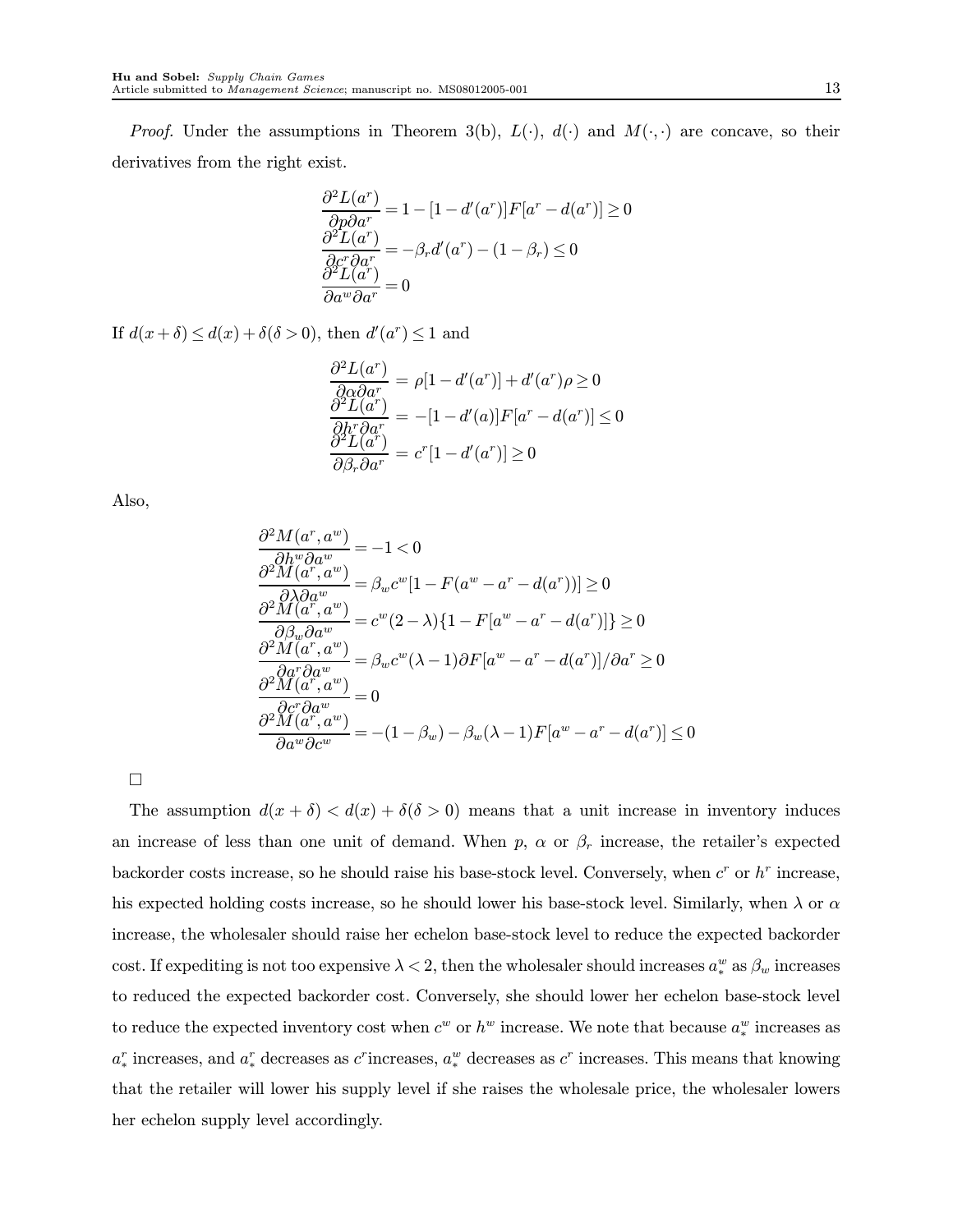#### 4.3. Pricing and Inventory Games

Since the wholesaler expedites any inventory shortfalls, the retailer always obtains the quantity that he orders. That is, the wholesaler's inventory policy does not influence him directly  $(\partial L/(\partial a^r\partial a^w))$ 0). However, the price that the wholesaler charges the retailer certainly does affect the retailer. Proposition 1 asserts that the retailer should lower his base-stock level when the wholesale price increases. Since wholesale price is a vital element of contracts between wholesalers and retailers, in this subsection we enlarge the dynamic game to include the wholesale price decision by the wholesaler.

The enlarged model has two stages. At the first stage, the wholesaler fixes the wholesale price,  $c<sup>r</sup>$ , which remains constant thereafter. At the second stage, the retailer and wholesaler play the infinite-horizon game described in §4.2. However, expediting implies that the retailer optimizes without regard to the inventory choices made by the wholesaler. If the wholesaler chooses wholesale price  $c^r$  at the first stage, let  $a^r_*(c^r)$  make explicit the dependence of an optimal  $a^r$  on  $c^r$  in (7). Anticipating this choice by the retailer, the wholesaler's second-stage decisions are selected to maximize (14), i.e., the wholesaler selects  $a^w$  to maximize  $M[a^r_*(c^r), a^w]$  subject to  $a^w \ge a^r_*(c^r)$ . Let  $a_*^w(c^r)$  be a maximizing value of  $a^w$ . It follows from (14) that the wholesaler's first-stage problem is to choose  $c^r$  to maximize

$$
M[a_*^r(c^r), a^w]/(1-\beta_w) - (\lambda - 1)c^w(a_*^r - s_1^w)^+c^r - s_1^r + c^w s_1^w
$$

The assumptions in Theorem 3(b) lead to a characterization of the resulting wholesale price.

THEOREM 4. Under the hypothesis of Theorem  $3(b)$ , there is a pure strategy equilibrium point  $relative\ to\ [0,a^r_*]\times[0,a^w_*]\ for\ the\ dynamic\ game\ preceded\ by\ the\ pricing\ decision\ in\ which\ the\ retailer$ and wholesaler employ echelon base-stock policies, and the wholesale price satisfies

$$
c_*^r = c^w + \frac{(h^w + c^w - \beta_w c^w) d'(a_*^r)}{\beta_w d'(a_*^r) + 1 - \beta_w} + \frac{(s_1^r - a_*^r)(1 - \beta_w) - \beta_w d(a_*^r)}{a_*^{r'}[\beta_w d'(a_*^r) + 1 - \beta_w]}
$$
(18)

Setting the derivative of  $(14)$  with respect to c<sup>r</sup> to zero yields  $(18)$ . From  $(18)$ , the equilibrium wholesale price does not depend on the unit expediting cost but depends only on the wholesaler's purchasing cost and holding cost,  $\beta_w$ , demand's marginal rate in inventory, the sensitivity of the retailer's target supply level to the wholesaler price, and the retailer's initial inventory!

We now characterize the impacts of  $c^w$ ,  $h^w$ , ,  $s_1^r$  and  $\beta_w$  on  $c_*^r$ . A proof similar to that of Proposition 1 establishes the following result.

PROPOSITION 2. The equilibrium point wholesale price,  $c_*^r$ , increases as  $c^w$  or  $h^w$  increases, and decreases as  $\beta_w$  increases.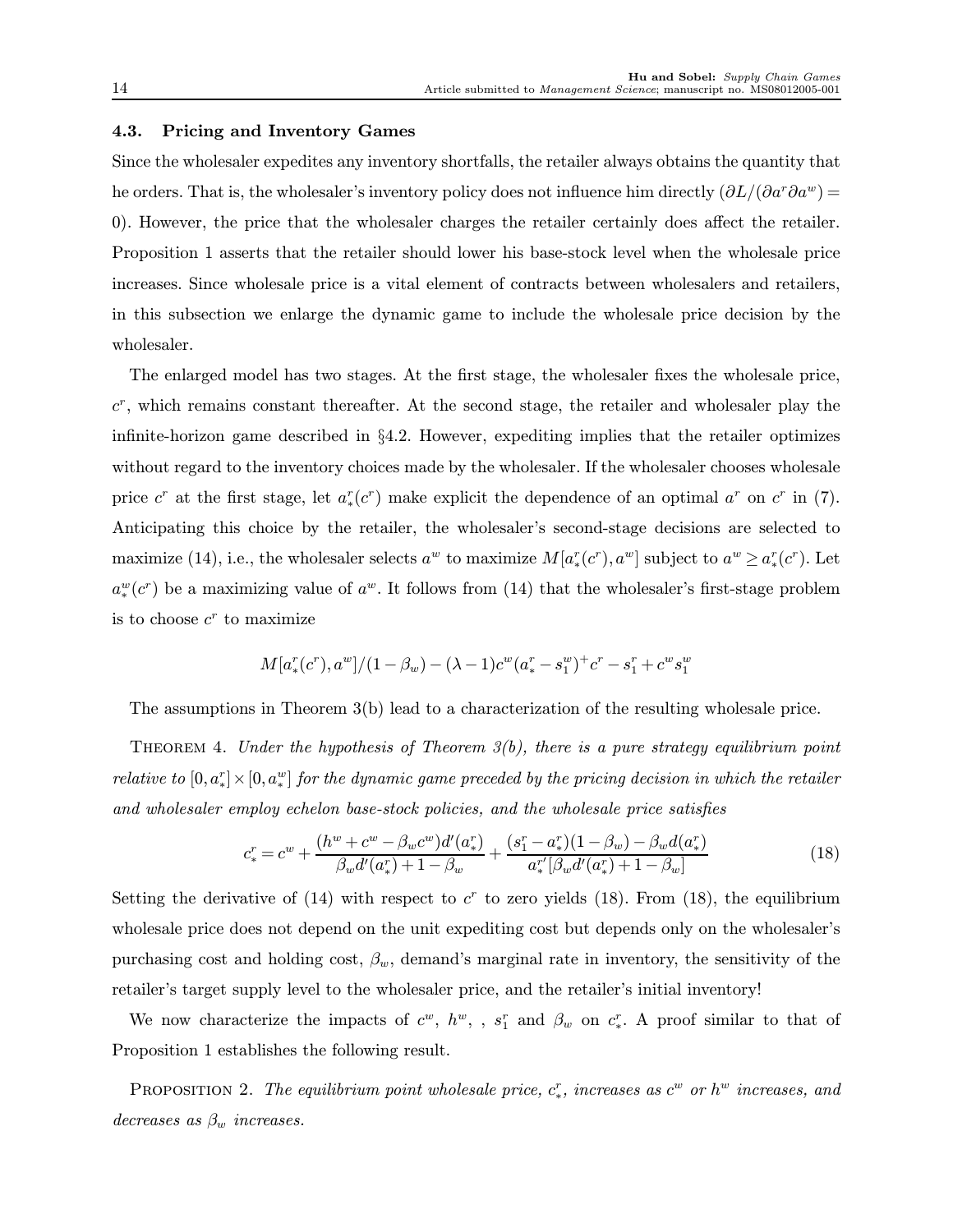Proposition 2 indicates that the wholesaler passes her higher purchasing and holding costs on to the retailer by raising the wholesale price. This transfer enhances "double marginalization", the phenomenon that a decentralized retailer often sets a lower base-stock level than a centralized decision maker would select. A smaller discount factor  $\beta_w$  makes the present more valuable than the future; therefore, the wholesaler raises the wholesale price. Higher  $s_1^r$  means that the retailer buys less in the first period, so the wholesaler increases the wholesale price.

## 5. Dynamic Competition Between Decentralized Supply Chains

This section studies dynamic inventory competition between two decentralized supply chains. We continue to assume that the wholesalers expedite orders to the retailers at unit cost  $\lambda_i c_i^w (\lambda_i > 1)$ when they are out of stock.

It follows from (7) and the proof of Theorem 3 that the two retailers play an infinite horizon game having an embedded strategic game in which the payoffs to the retailers one and two, when retailers one and two select respective supply levels a and b, is

$$
L_1(a,b) = E\{\mathcal{G}_1^1 - \rho_1[a - D_1^1(a,b)]^+ - (\rho_1 + \beta_{r1}c_1^r)D_1^1(a,b)\} - c_1^r(1 - \beta_{r1})a
$$
  

$$
L_2(a,b) = E\{\mathcal{G}_1^2 - \rho_2[b - D_1^2(a,b)]^+ - (\rho_2 + \beta_{r2}c_2^r)D_1^2(a,b)\} - c_2^r(1 - \beta_{r2})b
$$

Each retailer's decision is affected directly by the other retailer because each one's demand depends on both retailers' supply levels. The concavity of  $L_1(\cdot,b)$  and  $L_2(a,\cdot)$  and the result in Debreu (1952) imply that the retailers' imbedded game has an equilibrium point relative to  $\times_{i=1}^{2}[0, a_*^{ri}]$ consisting of  $(a_t^{r_1}, a_t^{r_2}) = (a_*^{r_1}, a_*^{r_2})$  for all  $t = 1, 2, \cdots$ .

Now we turn to the wholesalers. wholesaler one faces a Markov decision process with payoff

$$
M_i(a^{r1}_*, a^{r2}_*, a^{wi})/(1-\beta_{wi}) + \lambda_i - 1)c_i^w(a^{ri}_*, -s^{wi}_1)^+ - c_i^rs_1^{ri} + c_i^ws_1^{wi}
$$

where

$$
M_i(a_*^{r1}, a_*^{r2}, a^{wi}) = \beta_{wi}(c_i^r - c_i^w)E[D_1^i(a_*^{r1}, a_*^{r2})] + [h_i^w + c_i^r(1 - \beta_{wi})]a_*^{ri} - [h_i^w + c_i^w(1 - \beta_{wi})]a^{wi} - \beta_{wi}c_i^w(\lambda_i - 1)E[a_*^{ri} - a^{wi} + d(a_*^{r1}, a_*^{r2}) + \eta_i]^+
$$
(19)

for  $i = 1, 2$ . Above equation has the same form as (15) with  $a^r$  replaced by  $(a_*^{r1}, a_*^{r2})$ . We observe that the retailers' decisions directly affect the wholesalers, but the wholesalers do not interact with each other. The concavity of  $M_i(\cdot,\cdot,a^{wi})$  ensures the existence of  $a^{wi}_* \in argmax M_i(a^{r1}_*, a^{r2}_*, a^{wi})$  for  $i = 1, 2$ . In summary, the dynamic decentralized supply chain game with payoffs defined by  $(9)$  and (14) has an equilibrium point relative to  $\times_{i=1}^2 [0, a_*^{ri}] \times [0, a_*^{wi}]$  consisting of  $(a_t^{ri}, a_t^{wi}) = (a_*^{ri}, a_*^{wi})$  for all  $t = 1, 2, \dots$ . More specific assumptions regarding the structures of revenues, costs and demand lead to an explicit solution and comparative results. Let  $d_i^i = \partial d_i(a^{r_1}, a^{r_2})/\partial a^{r_i}$   $(i = 1, 2)$ . The results are summarized as follows.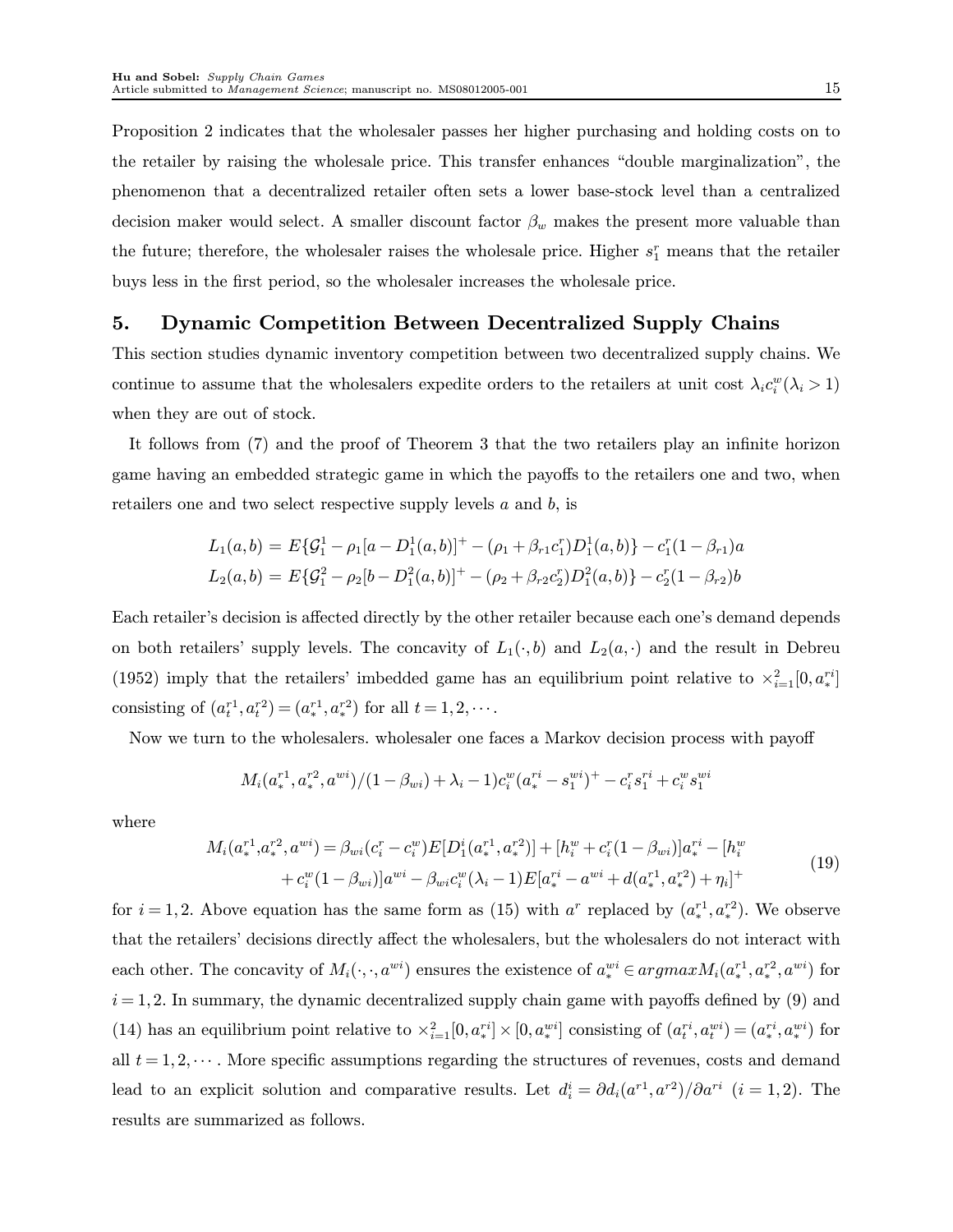THEOREM 5. (a) If  $E(\mathcal{G}_t^i)$  is concave in  $a_t^{ri}$  and  $E(D_t^i)$  is concave in  $a_t^{ri}$ ,  $i = 1, 2$ , then the decentralized supply chain game under expedited shipment has an equilibrium point relative to  $\times_{i=1}^{2}[0,a^{ri}_*]\times[0,a^{wi}_*]$  consisting of  $(a^{ri}_t,a^{wi}_t)=(a^{ri}_*,a^{wi}_*)$  for all  $t=1,2,\cdots$ .

$$
(b) \, \textit{If}
$$

(i)  $G_1^i = p_i \min\{D_1^i(a_1^r), a_1^{ri}\} + h_i^r(a_1^{ri} - D_1^i)^+$ 

(ii)  $D_t^i(a^1, a^2) = d_i(a^1, a^2) + \eta_{it}$  with  $\eta_{i1}, \eta_{i2}, \cdots$  independent and identically distributed random variables with mean zero and distribution function  $F_i(\cdot)$ ,

(iii)  $d_1(\cdot, a^2)$  and  $d_2(a^1, \cdot)$  increasing and concave,

then,

$$
a_{*}^{ri} = d_{i}(a_{*}^{r1}, a_{*}^{r2}) + F_{i}^{-1} \Big[ \frac{\rho_{i} - c_{i}^{r}(1-\beta_{i})}{(\rho_{i} + h_{i}^{r})(1-d_{i}^{i})} + \frac{(p_{i} - \rho_{i} - \beta_{i}c_{i}^{r})d_{i}^{i}}{(\rho_{i} + h_{i}^{r})(1-d_{i}^{i})} \Big]
$$
(20)

$$
a_{*}^{wi} = a_{*}^{ri} + d_{i}(a_{*}^{r1}, a_{*}^{r2}) + F_{i}^{-1} \left[ \frac{h_{i}^{w'} + c_{i}^{w}(1 - \beta_{wi})}{\beta_{wi}c_{i}^{w}(\lambda_{i} - 1)} \right]
$$
(21)

(c) As  $c_i^r$ ,  $\beta_{ri}$ , or  $h_i^r$  increase, or as  $c_j^r$  or  $\rho_j$  decrease,  $a_i^{ri}$  decreases  $(i = 1, 2; i \neq j)$ .

The hypothesis in part(a) of Theorem 5 are sufficient for the concavity of  $L_1(a, \cdot)$  and  $L_2(\cdot, b)$  on their domains.

We note that expediting is essential for the existence of equilibrium points of the decentralized supply chain game. Without the expediting feature, the argument in §3 leads to the conclusion that competing decentralized multi-echelon supply chains generally lack equilibrium points in echelon base-stock policies.

## 6. Conclusions and Questions

Since Clark and Scarf (1960), sufficient conditions have been known for an echelon base-stock policy to be optimal in a monopolistic centralized supply chain. When these same conditions are applied to competing *centralized* chains, the class of echelon base-stock policies does not generally contain an equilibrium point. The negative result persists if a centralized chain competes with a decentralized one. Consequently, it is not clear whether a first-mover advantage accrues to the supply chain that invests first in coordination. In addition, it is unclear whether costless coordination is profitable if the competitor chain is centralized. Since we assume that the chains compete through product availability, and that the firms' revenues are functions of goods supply level, perhaps specific forms of the revenue functions  $\mathcal{G}^i$  could lead to answers to these questions.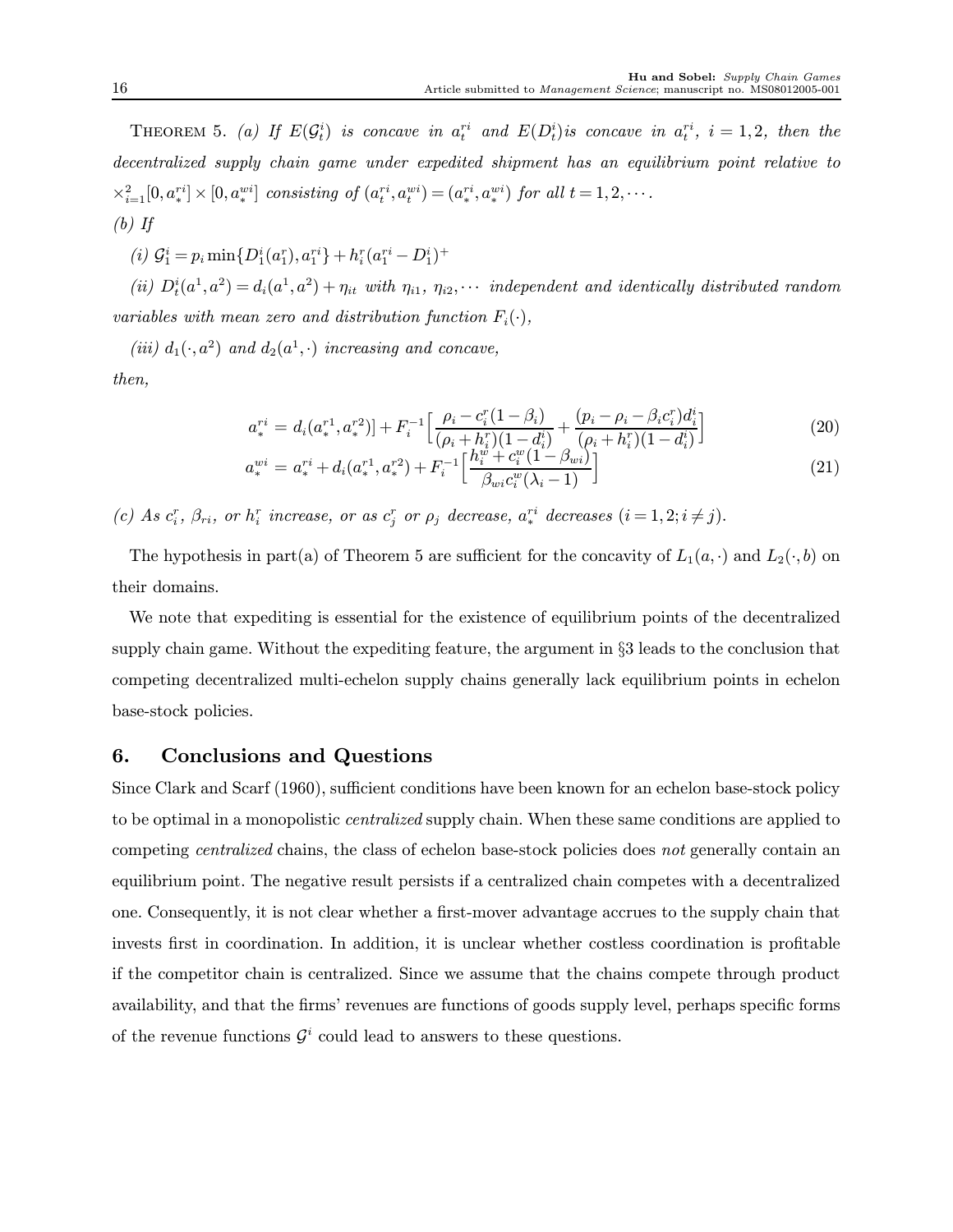#### References

- Bernstein, F., A. Federgruen. 2004. Dynamic inventory and pricing models for competiting retailers. Naval Research Logistics 52 258—274.
- Bouakiz, M., M.J. Sobel. 1992. Inventory control with an exponential utility criterion. Oper. Res. 40 603—608.
- Boyaci, T., G. Gallego. 2004. Supply chain coordination in a market with customer service competition. Production  $\mathcal B$  Operations Management 13 3–22.
- Cachon, G.P., P.H. Zipkin. 1999. Competitive and cooperative inventory policies in a two-stage supply chain. Management Sci. 45 936—953.
- Chen, F. 1999. Decentralized supply chains subject to information delays. Management Sci. 45 1076—1090.
- Chung, K.J., M.J. Sobel. 1987. Discounted mdp's: Distribution function and exponential utility maximization. SIAM J. Control & Optimization  $25$  49-62.
- Clark, A.J., H. Scarf. 1960. Optimal policies for a multi-echelon inventory problem. Management Sci. 6 475—490.
- Debreu, G. 1952. A social equilibrium existence theorem. Proceedings of National Academy of Science 38 886—893.
- Greenhut, M.L., H. Ohta. 1979. Vertical integration of successive oligopolists. American Economics Review 69 1137—141.
- Grossman, S.J., O.D. Hart. 1986. The costs and benefits of ownership: a theory of vertical and lateral integration. J. of Political Econom. 94 691—719.
- Heyman, Daniel P., Matthew J. Sobel. 2004. Stochastic Models in Operations Research, Volume II:Stochastic Optimization. Dover Books, Mineola, NY.
- Kirman, A., M. Sobel. 1974. Dynamic oligopoly with inventories. *Econometrica* 42 279–287.
- Lee, H., J. Whang. 1999. Decentralized multi-echelon supply chains: Incentives and information. Management Sci. 45 633—640.
- Netessine, S., N. Rudi, Y. Wang. 2005. Inventory competition and incentives to backorder. Unpublished Manuscript. Wharton School of Business, University of Pennsylvania.
- Porteus, E.L. 2000. Responsibility tokens in supply chain management. Manufacturing, Service & Operations Management 2 203—219.
- Sinha, C., M. Sobel. 1997. Work order release rules in serial manufacturing of a single product. Working Paper. Havuman School, SUNY Stony Brook.
- Sobel, M.J. 1981. Myopic solutions of markov decision processes and stochastic games. Oper. Res. 29 995—1009.
- White, J.B., T. Aeppel, C. Arsberry. 2001. Ford plans to recall 47,000 year 2002 suvs–car maker may also replace more firestone tires on older explorers. Wall Street J. A3.